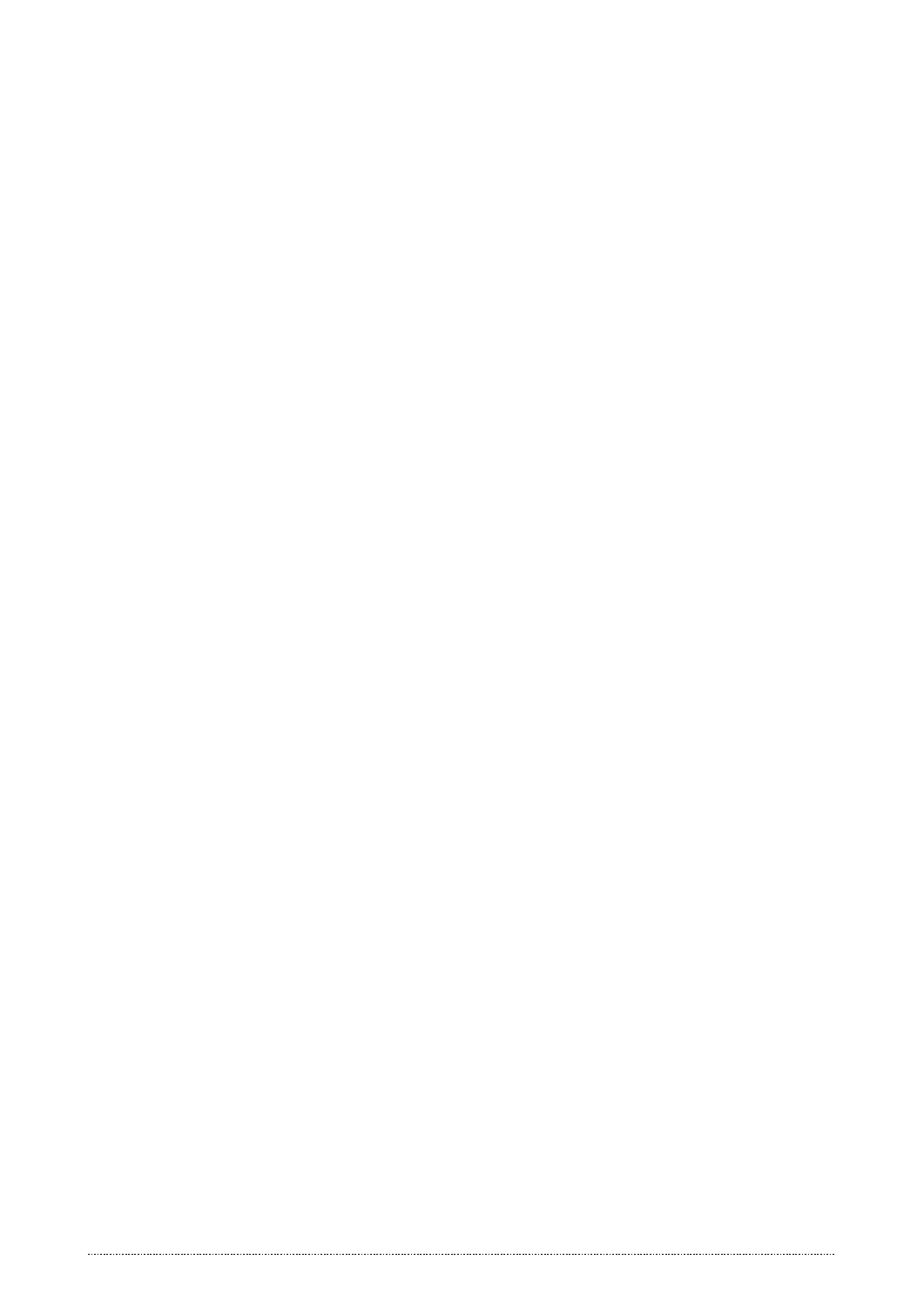## **Acknowledgements**

This paper forms part of a wider research programme on CAP reform funded by the Bill & Melinda Gates Foundation. The findings and conclusions contained within are those of the author and do not necessarily reflect the positions or policies of the funder. The author is grateful got comments and suggestions from Alan Matthews, Dirk Willem te Velde, Michael Bruentrup and Sheila Page.

#### **Author**

Nicola Cantore Overseas Development Institute 203 Blackfriars Road London SE1 8NJ United Kingdom

Overseas Development Institute 203 Blackfriars Road London SE1 8NJ United Kingdom

Disclaimer: The views presented in this paper are those of the author(s) and do not necessarily represent the views of ODI or our partners.

Tel: +44 (0)20 7922 0300 Fax: +44 (0)20 7922 0399 www.odi.org.uk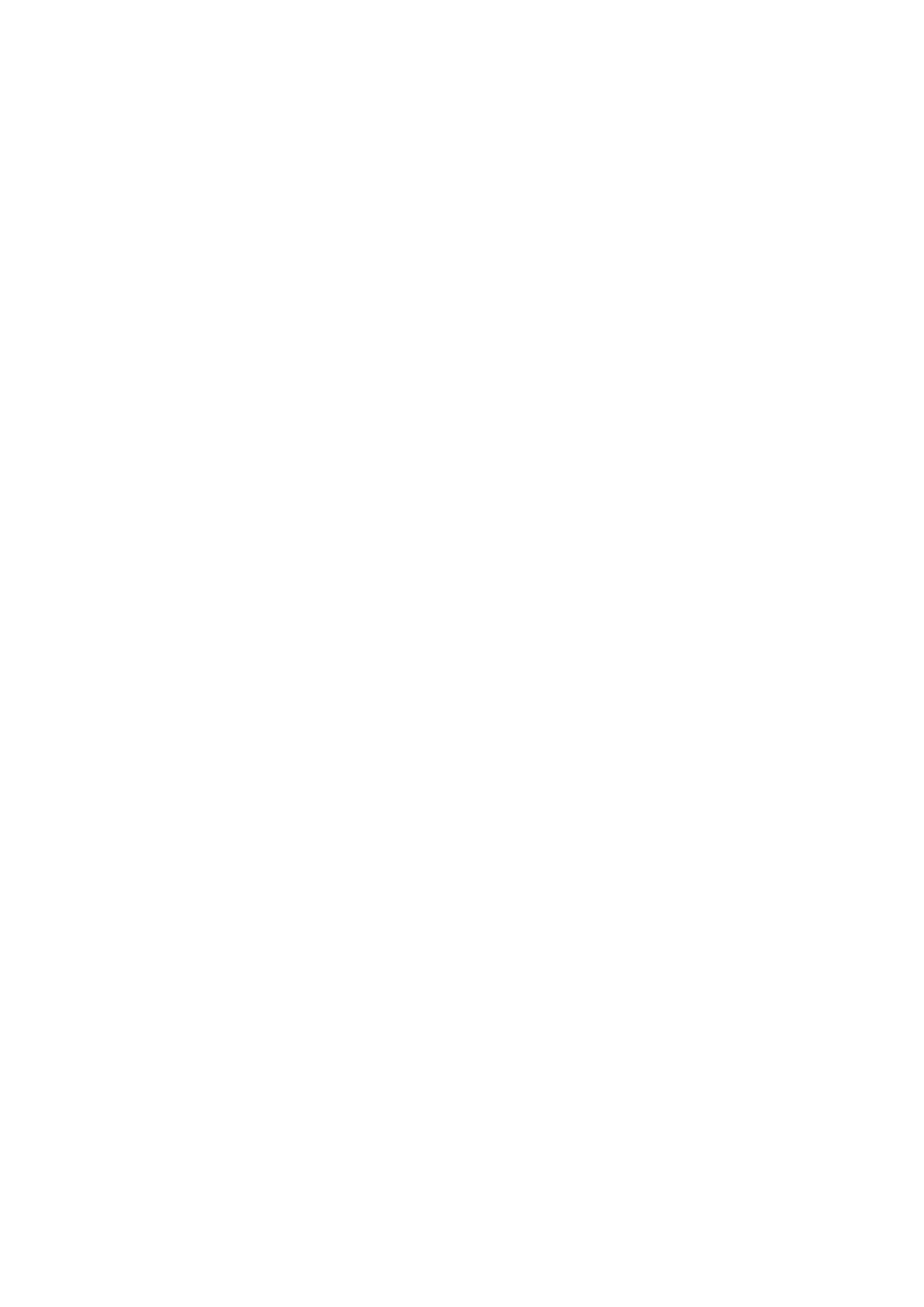## **Contents**

|     | <b>Contents</b>                                                           |             |  |  |
|-----|---------------------------------------------------------------------------|-------------|--|--|
|     | Tables & figures                                                          | Ϊi          |  |  |
|     | <b>Abbreviations</b>                                                      | iii         |  |  |
|     | <b>Abstract</b>                                                           | $\mathbf v$ |  |  |
| 1   | Introduction and options for greening the CAP                             |             |  |  |
| 2   | The EC impact assessment of green measures                                | 3           |  |  |
| 3   | Impact on developing countries of greening measures under Pillar I of CAP | 5           |  |  |
| 3.1 | Economic effects of Pillar I greening                                     | 5           |  |  |
| 3.2 | Environmental effects of Pillar I CAP measures                            | 9           |  |  |
| 4   | <b>Pillar II CAP measures</b>                                             | 14          |  |  |
| 5   | <b>Conclusions</b>                                                        | 15          |  |  |
|     | <b>References</b>                                                         | 16          |  |  |
|     |                                                                           |             |  |  |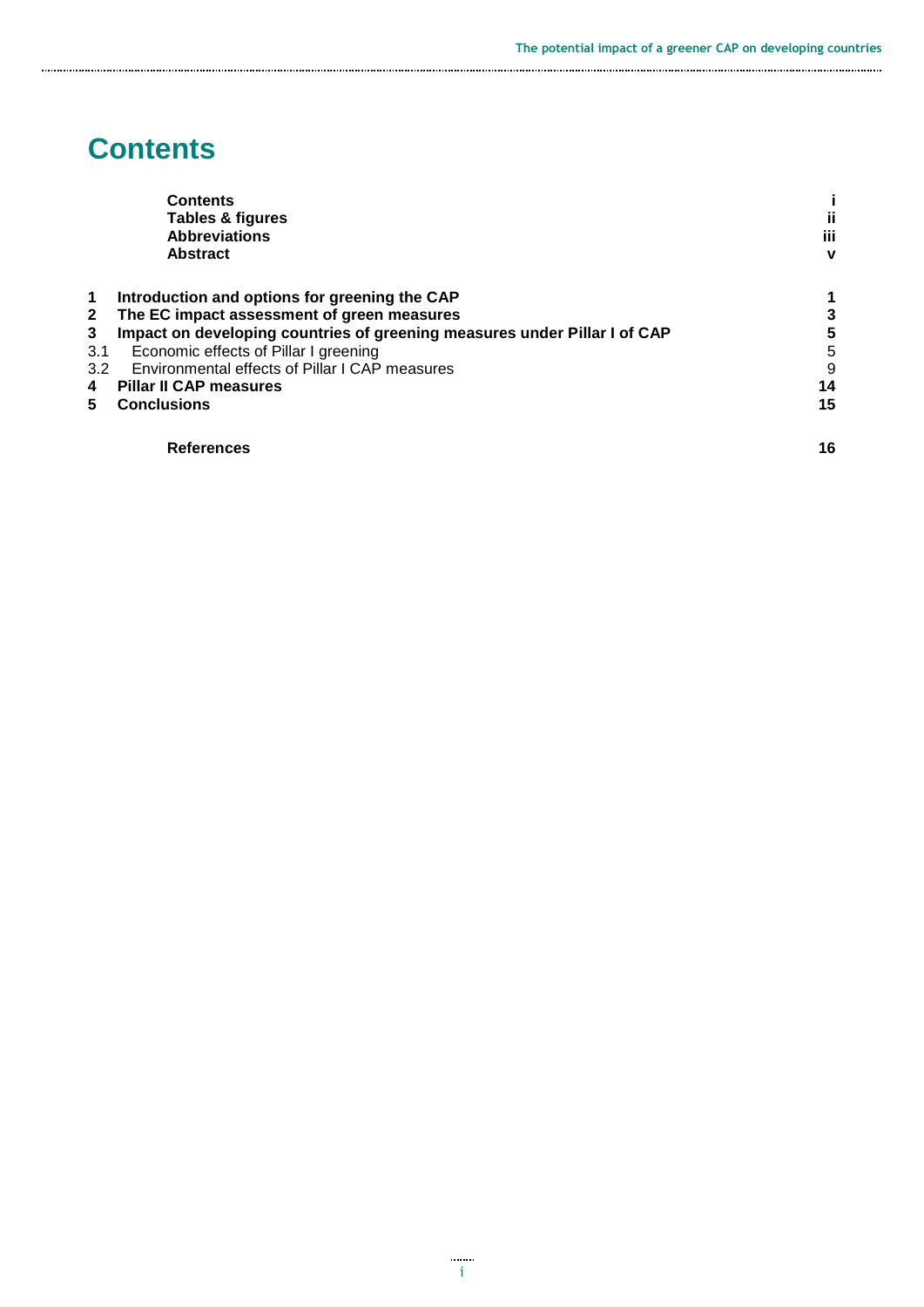## **Tables & figures**

#### **Tables**

| Table 1: Impact assessment analysis - salient greening characteristics of EC scenarios                   | 3               |
|----------------------------------------------------------------------------------------------------------|-----------------|
| Table 2: Change in exports from low-income country markets compared with the baseline scenario resulting |                 |
| from European price rises from the CAP greening                                                          |                 |
| Table 3: Imports per capita in different countries ranked in descending order, 2009 (kg per habitant)    |                 |
| Table 4: Implementation of the greening measures (average cost per ha of PEA by Member State)            | 8               |
| Table 5: Global greenhouse gas abatement cost curve for the agriculture sector                           | 8               |
| Table 6: Area affected by green measures and mitigation potential                                        | 9               |
| Table 7: Table 7: Area affected by green measures according to the EC                                    | 9               |
| Table 8: Potential environmental benefits of different CAP reform options                                | 12 <sup>2</sup> |
| Table 9: The CAP greening scenario according to van Zeijts et al.                                        | 13              |
| <b>Figures</b>                                                                                           |                 |

Figure 1: The link between green European agricultural policies and economic effects in developing countries 6

Figure 2: The link between green agricultural policies and climate change effects in developing countries 9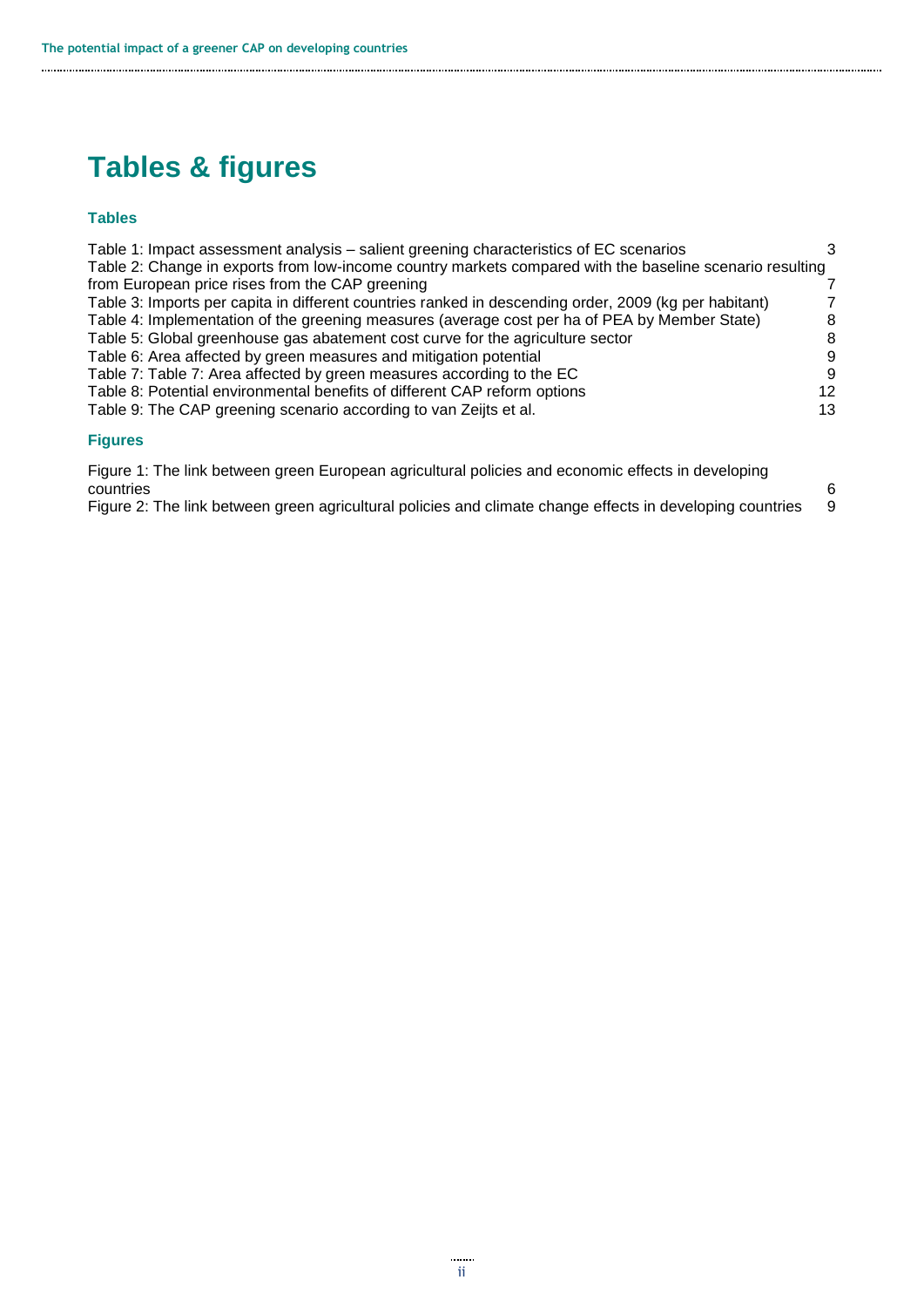# **Abbreviations**

| <b>CAP</b>   | <b>Common Agricultural Policy</b>                     |
|--------------|-------------------------------------------------------|
| <b>CDM</b>   | Clean Development Mechanism                           |
| <b>DECC</b>  | UK Department of Energy and Climate Change            |
| <b>DEFRA</b> | UK Department for Environment, Food and Rural Affairs |
| <b>EEA</b>   | <b>European Environment Agency</b>                    |
| EC           | <b>European Commission</b>                            |
| EU           | European Union                                        |
| <b>GAEC</b>  | Good Agricultural and Environmental Conditions        |
| <b>GDP</b>   | Gross Domestic Product                                |
| <b>GTAP</b>  | Global Trade Analysis Project                         |
| <b>IMF</b>   | <b>International Monetary Fund</b>                    |
| <b>IPCC</b>  | Inter-governmental Panel on Climate Change            |
| <b>PEA</b>   | Potential Eligible Area                               |
| <b>RDP</b>   | Rural Development Programme                           |
| <b>SCC</b>   | Social Cost of Carbon                                 |
| UK.          | United Kingdom                                        |
| <b>US</b>    | <b>United States</b>                                  |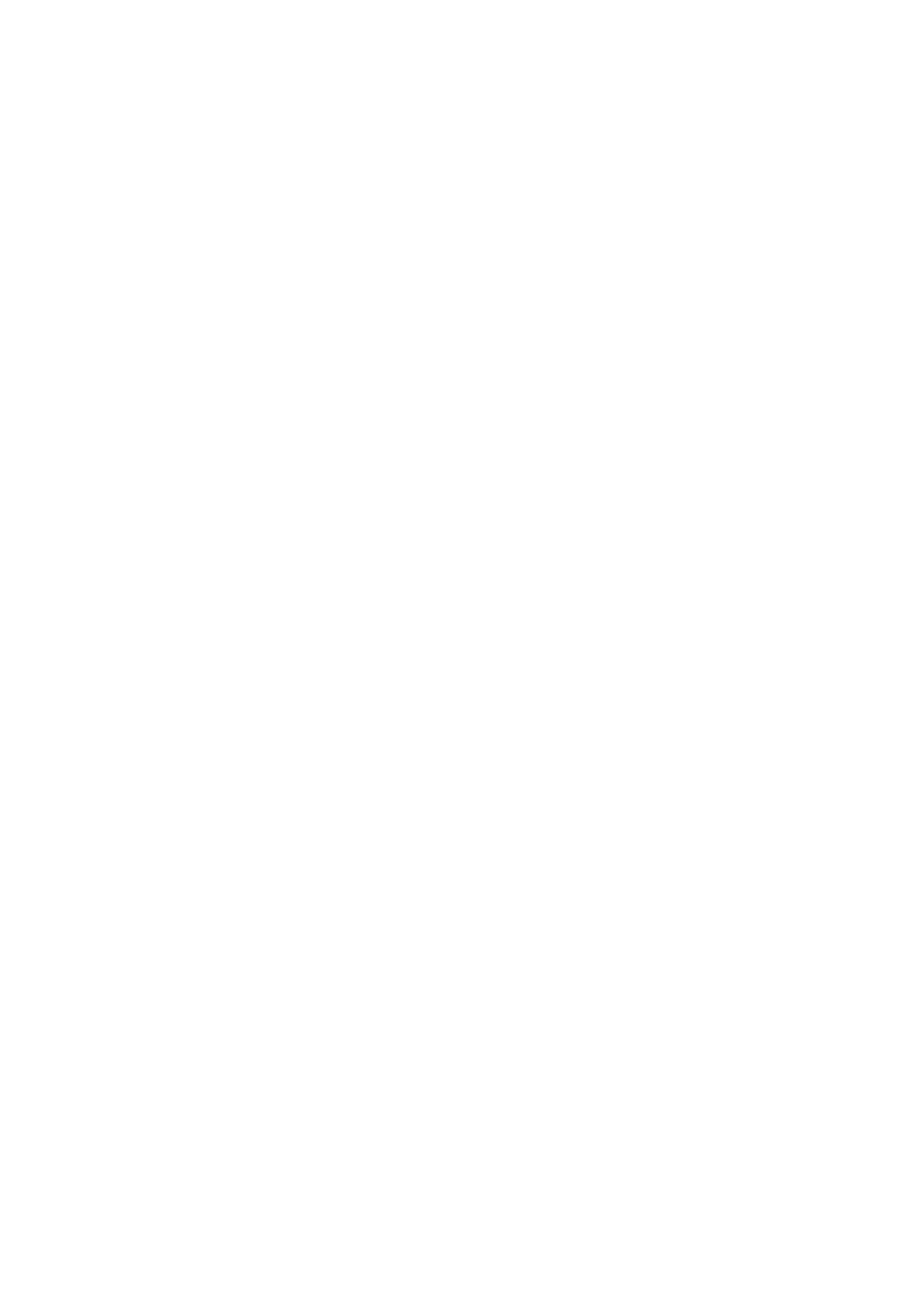### **Abstract**

In the current context, it is vital to think about appropriate modalities to combat global warming and encourage sustainable growth over time. The recent discussion on reforming the Common Agricultural Policy (CAP) in order to protect biodiversity and preserve the rural environment requires us to consider whether coordinated agricultural policies in Europe can contribute to the provision of environmental common public goods, for example by reducing harmful emissions.

This paper examines the consequences of proposals to green the CAP for developing countries. When the new greening measures are binding and change the behaviour of EU farmers, this will reduce the production of European Union (EU) farmers in the short run, which could lead to increased commodity prices. This in turn would stimulate exports from developing country producers (by up to 3% for certain countries and commodities) but harm food-importing countries. In the medium to long term, a reduction in emissions would reduce damage resulting from climate change in developing countries.

Overall, the impacts are very uncertain, but we estimate that, in the most optimistic hypothesis, the environmental gain in 2014 from a CAP greening emission reduction would be about 3% of what the EU currently spends on aid; if farmers continue with CAP greening environment-friendly practices until 2023 it would represent around 25% of aid. Of course, given that the greening of the CAP is beneficial, this begs the question as to whether the greening of agriculture could be achieved without the CAP, and indeed whether the CAP is needed at all – because it is not the only or even the best instrument to achieve the goal of preserving the rural environment*.* Moreover, emission reduction activities could actually take place in developing countries, given that they have the world's highest potential for emissions abatement in agriculture. In this regard, the Clean Development Mechanism (CDM) could present a means to move beyond current activities to include most land-use activities.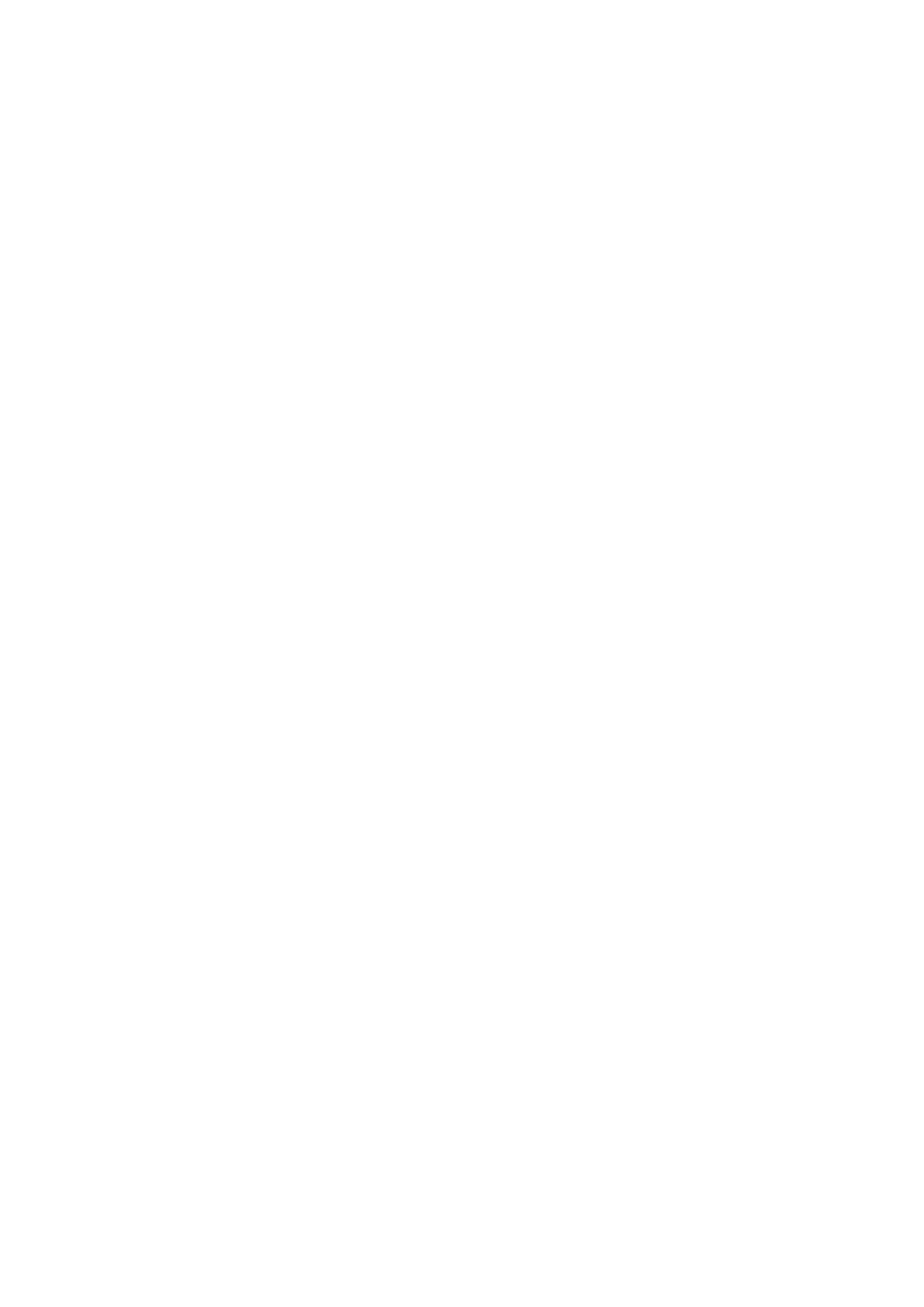# **1 Introduction and options for greening the CAP**

The Common Agricultural Policy (CAP) is reformed from time to time. A new structure is expected to be agreed by the end of the year, outlining ways forward after 2013. While Cantore et al. (2011) focus on the general relationship between the CAP, CAP reform and development, this paper analyses options to green the CAP.

Many factors are driving proposals for the reform of the CAP from 2014 onwards. These include a concern regarding the legitimacy of Pillar 1 and an acceptance of the need to change the basis of Pillar 1 direct payments away from the current model, to reform crucial sectors such as the sugar market and to find ways of addressing the environmental challenges facing Europe to meet the European Union (EU)'s ambitious targets on biodiversity and climate. Possible green measures fall under both Pillar I and Pillar II of the CAP.

#### **Possible greening measures in Pillar I fall under four categories (EC, 2011a):**

**Green cover:** The term 'green cover' is used to describe a situation where arable land that would normally be bare at certain times of the year is given a temporary plant cover so as to avoid the negative environmental effects of leaving soil bare. The main functions of green cover are erosion control; improvement of soil quality and soil organic matter content; flood prevention; and prevention of nitrogen<sup>1</sup> runoff and pesticide drift and runoff. In addition, green cover helps avoid the loss of phosphorus from the soil surface, therefore avoiding depletion of phosphorus as a nutrient as well as water pollution by phosphorus.

**Crop diversification** is a planned and ordered sequence of cultivating species of different botanical families that are grown in succession in the same field. The first crop is often used to prepare and regenerate the soil (e.g. legumes or grasslands), and the second crop or sequence of crops benefits from the fertility of the regenerated soil. The current CAP proposal is that the main crop should not exceed 70% of the arable and open-air horticultural area, and the third most important crop should comprise not less than 5% (to ensure crop diversification). Crop diversification may not bring about the full environmental benefits of crop rotation, but is better suited to Pillar I than to Pillar II as an annual measure.

**Permanent pasture:** This measure could entail an obligation to maintain all permanent pasture or the ratio between permanent pasture and arable land at the individual farm level (EC, 2011a). Protecting permanent grassland is a priority for biodiversity policy and climate change mitigation, but it is also good for water quality (although less so in intensive dairy production with very high fertiliser use), flood prevention, protecting vulnerable soils from erosion and increasing organic matter in the soil*.* Considerable benefits for biodiversity (in particular on high nature value grassland) relate to water regulation and soil protection.

The new permanent pasture proposal would be an update of the previous European law establishing an obligation to maintain the ratio of permanent pasture at Member State/regional level under Article 6(2) of Regulation (EC) 73/2009. Its wording suggests that the new CAP reform should not increase the amount of land devoted to pasture grassland, but simply allow for more in-depth monitoring at the farm level rather than at the national level.

**Set-aside** is land left fallow for environmental purposes, for example a certain percentage of each holding. Leaving some land uncultivated can increase biodiversity (through more heterogeneous habitats, an increase in species, habitat connectivity), enhance natural resources (reducing diffuse pollution by nitrogen, phosphorus and plant protection products, preventing soil erosion, improving water quality) and help fight climate change (through a reduced need for fertilisers, increased soil organic matter and water retention).

The Ciolos proposal<sup>2</sup> of October 2011 excluded consideration of the green cover and expanded the setaside option by incorporating a broader concept (ecological focus area), including field margins, hedges, trees, fallow land, landscape features, biotopes, buffer strips and afforested area.

As outlined by the EC (2011f), rural development policy, which comes under **Pillar II**, is currently the major EU funding instrument in support of environmental land management. It operates on the basis of multiannual programming with Member States/regions assuming responsibility for shaping the policy in their territory or territories. Under the framework of strategic guidelines that set out common priorities at EU level, Member

<sup>1</sup> A negative side effect of legumes green cover could be the flushing of nitrogen into the groundwater.

<sup>2</sup> See [http://ec.europa.eu/agriculture/cap-post-2013/legal-proposals/index\\_en.htm](http://ec.europa.eu/agriculture/cap-post-2013/legal-proposals/index_en.htm)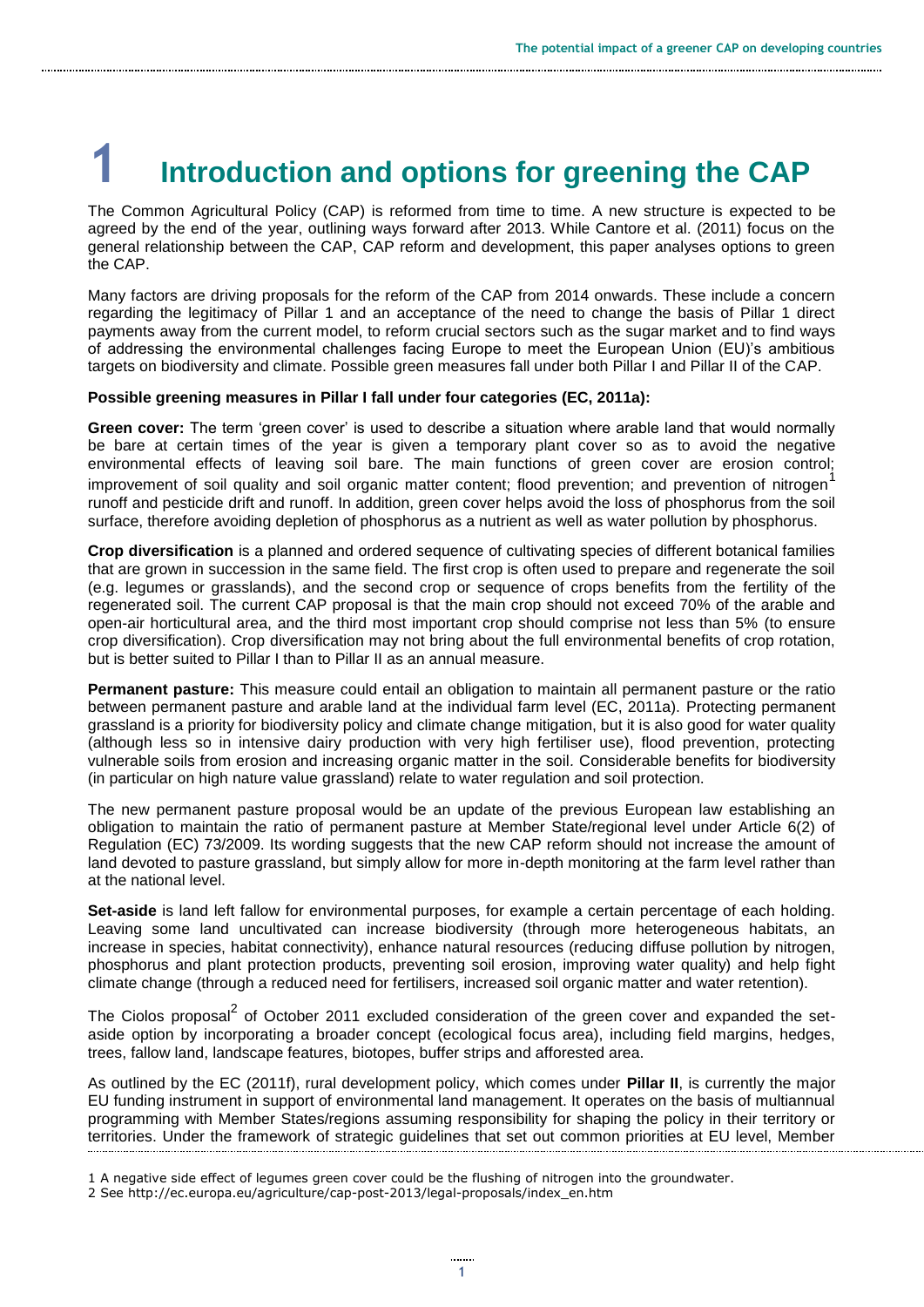States design and co-finance rural development programmes (RDPs) tailored to their specific needs; there are 94 national and regional programmes operating in the current (2007–13) period.

#### **Pillar II is composed of four axes:**

- **Axis 1:** Improving the competitiveness of agriculture and forestry (e.g. farm investments, support to producer groups, training actions);
- **Axis 2:** Improving the environment and the countryside (e.g. agro-environment measures compensating land managers for the provision of eco-system services, measures targeting the sustainable use of forestry);
- **Axis 3:** Promoting economic diversification and quality of life in rural areas (e.g. basic services for the rural population, business creation and development); and
- **Axis 4:** The denominated LEADER initiative, aimed at implementing local development strategies through public–private partnerships ('local action groups') and inter-territorial or transnational cooperation projects. The strategies, which are applied to clearly designated rural areas, must achieve the objectives of at least one of the three preceding axes through such local action groups.

The current proposal repackages the existing four axes into six priorities (fostering knowledge transfer and innovation; enhancing competitiveness; promoting food chain organisation and risk management; restoring/preserving and enhancing ecosystems; promoting resource efficiency and the transition to a lowcarbon economy; and promoting social inclusion/poverty reduction/economic development in rural areas) and proposes the allocation of 25% of funds to Pillar II over the 2014–20 period (EC, 2011g).

EC (2011c) examines the possible impacts of the CAP reform on developing countries, identifying three aspects in this respect: domestic support, export subsidies and restrictions on access. It does not mention the possible impacts of the greening measures. This paper fills this gap; in particular, on the basis of the EC's CAP reform impact analysis, we investigate the economic and environmental impacts of the CAP's greening and their effects on growth in poor and/or developing countries. While recent contributions analyse the impact of the greening of the CAP on greenhouse gas emissions and biodiversity (Westhoek et al., 2012) and the policy implications of the greening of the CAP (Matthews, 2012), this paper focuses on the economic effects of the greening of the CAP in developing countries.

The structure of this paper is as follows. Section 2 discusses the EC's impact assessment scenarios. Section 3 analyses the impact of green Pillar I measures on developing countries and Section 4 the ways in which Pillar II measures could affect developing countries. Section 5 concludes.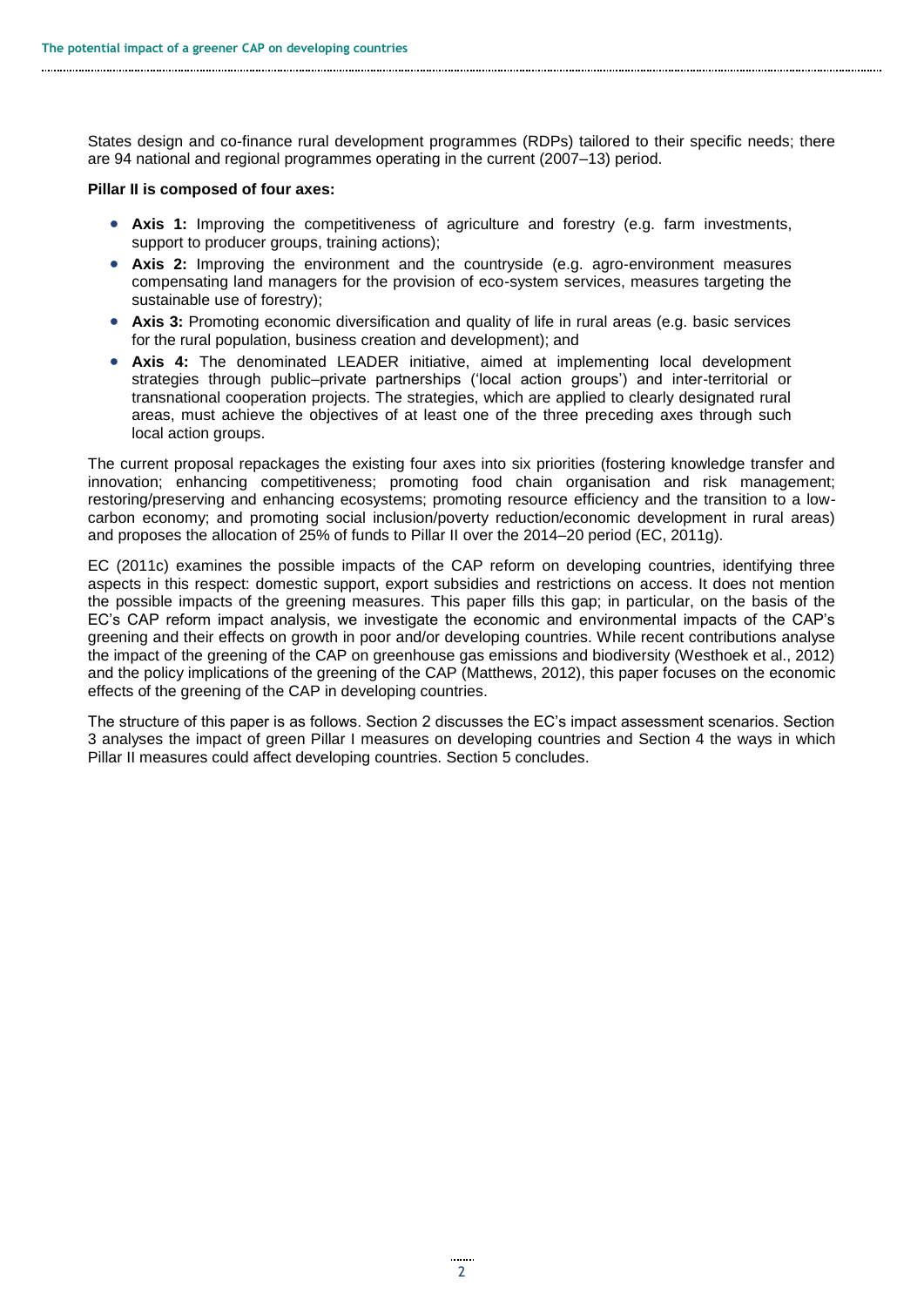# **2 The EC impact assessment of green measures**

Both Pillar I and Pillar II CAP proposal reforms contain environmental measures. Annex 2 of the CAP reform impact assessment clearly explains the differences between Pillar I and Pillar II green measures: 'In selecting the measures for the greening component consideration is needed to strike the right balance between what is best achieved by broad-brush effective and easy to control annual requirements in Pillar I and the more targeted, multi-annual and locally tailored approach of rural development' (EC, 2011a). Another crucial distinction is that Pillar II requires co-financing by Member States.

The EC considers four scenarios: the status quo; the Integration Scenario; the Adjustment Scenario; and the Refocus Scenario as summarised in Table 1. The status quo is a baseline.

#### **Table 1: Impact assessment analysis – salient greening characteristics of EC scenarios**

| <b>Scenario</b>             | <b>Explanation</b>                                                                                                                                                                                                                                                                                                                                                                                                                                                                                          |
|-----------------------------|-------------------------------------------------------------------------------------------------------------------------------------------------------------------------------------------------------------------------------------------------------------------------------------------------------------------------------------------------------------------------------------------------------------------------------------------------------------------------------------------------------------|
| Status quo                  | Baseline scenarios                                                                                                                                                                                                                                                                                                                                                                                                                                                                                          |
| <b>Integration Scenario</b> | 1. Enhanced cross-compliance, including improvements in the Good Agricultural and Environmental<br>Conditions (GAEC) to better address climate change, as well as inclusion of the Water Framework<br>Directive.<br>2. Introduction of green Pillar I measures (crop diversification, green cover, permanent pasture, set-<br>aside), including a specific top-up for Natura 2000.<br>3. Reinforced strategic targeting in Pillar II, with the environment and climate change as guiding<br>considerations. |
| <b>Adjustment Scenario</b>  | 1. Enhanced cross-compliance, including improvements in the GAEC to better address climate change,<br>as well as inclusion of the Water Framework Directive once implemented.<br>2. Moderate increase in the Pillar II budget with the additional resources available for the same 'new<br>challenges' as in the Health Check (climate change, water, biodiversity, renewable energy and<br>innovation).                                                                                                    |
| Refocus Scenario            | 1. Doubling of Pillar II payments targeted at climate change.                                                                                                                                                                                                                                                                                                                                                                                                                                               |

#### Source: EC (2011a).

The Adjustment Scenario is particularly relevant for the analysis of the direct payments system and is subdivided into three further sub-scenarios, defined as the EU flat rate and the Min 80% and the Min 85% scenarios. In the EU flat rate scenario, an EU flat rate for payments per hectare is calculated by dividing the total available budget for direct payments by the total potential eligible area (PEA). This is the maximum redistribution among member countries. The Min 80% and Min 85% scenarios assume less radical redistributions of direct payments across Member States.

In the Integration Scenario, the proposal is that 30% of the direct payments budget will be used for payments to farms undertaking greening measures. Payments would be granted at a flat rate per hectare of PEA. To assess whether a farm meets the criteria for payment, the EC takes into consideration the four green measures: green cover, crop diversification, ecological set-aside and preservation of grassland. Additionally, farms in Natura 2000<sup>3</sup> areas must prevent any deterioration of species and habitats of Community importance. For example, there are strict limits on how much farmers can intensify their production systems. The EC impact assessment contains estimates of the costs and other market consequences for the EU market, price, etc., related to this scenario. In particular, the Integration Scenario contains specific estimates of the impact of Pillar I green measures. This paper focuses on Pillar I greening through a numerical analysis complementing the EC's modelling of the scenario.

Under the Refocus Scenario, the EC assumes additional Pillar II payments would be partly offset by additional costs for the implementation of environmental measures. Simulation results of the scenario are difficult to use in complementary analyses because they also derive from the further assumption that direct payments are phased out. Analysis of Pillar II is conducted here through a conceptual discussion.

<sup>3</sup> The Natura 2000 network – the EU-wide network of Special Areas of Conservation under the Habitats Directive and Special Protection Areas under the Birds Directive – is the centrepiece of EU nature and biodiversity policy. It is not a network of strictly protected areas but one of areas providing space for species and habitats of Community importance.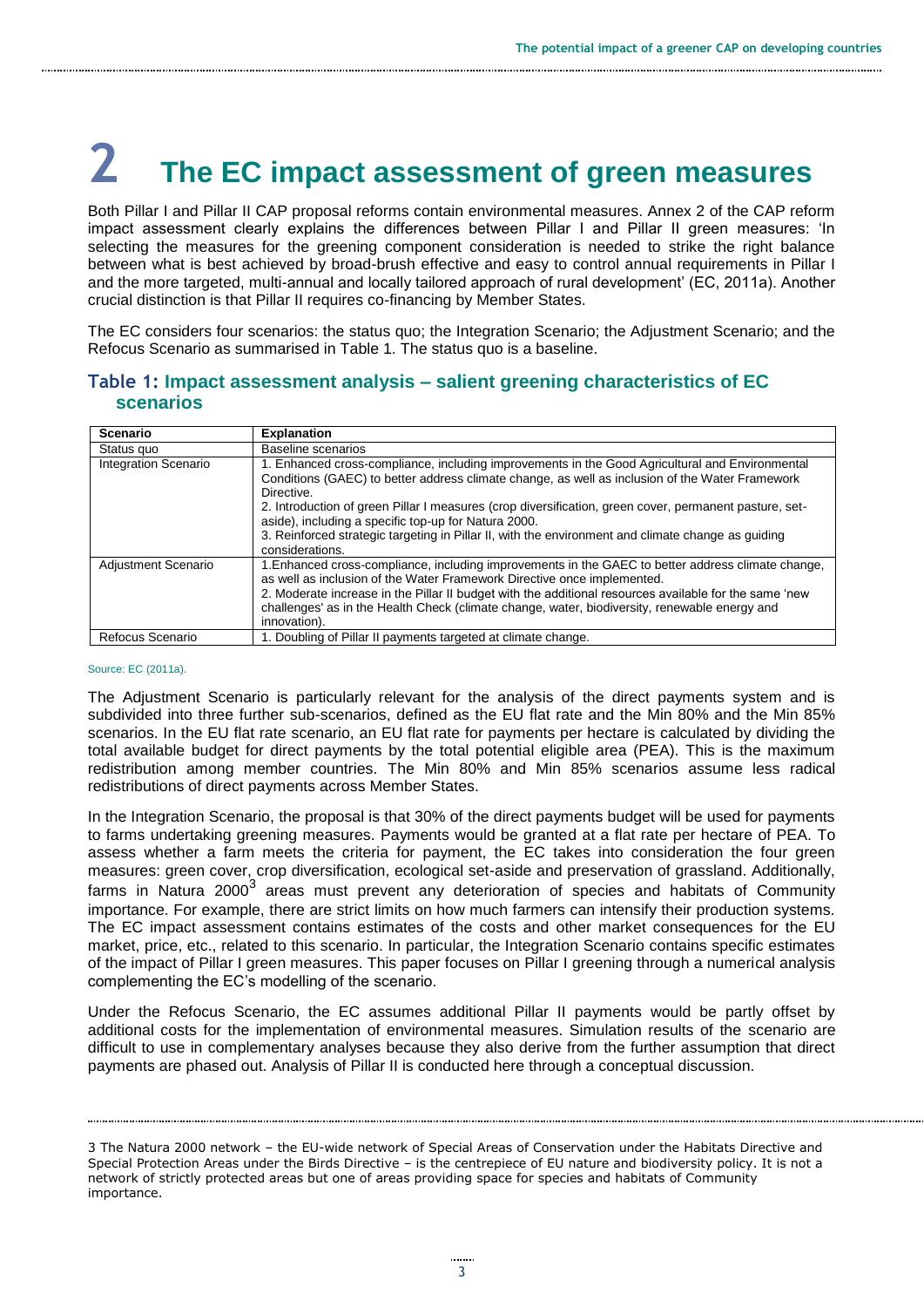The orientation of the Ciolos reform towards the redistribution of direct payments across Member States and the consideration of green measures suggests the EC is interested in the Adjustment Scenario and the Integration Scenario.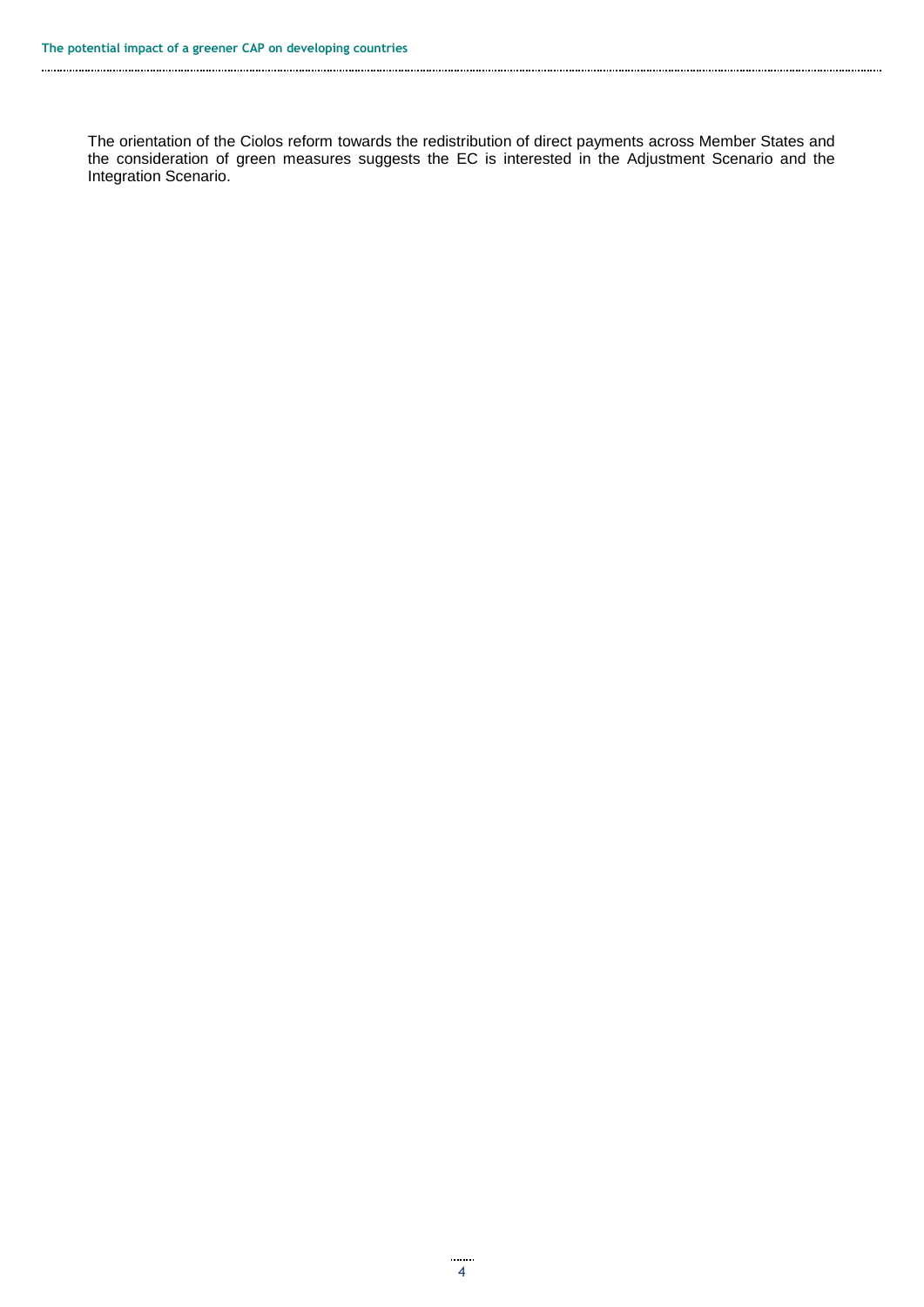# **3 Impact on developing countries of greening measures under Pillar I of CAP**

EC (2011d; 2011e) analysis of the green measures highlights two main effects: economic and environmental.

### 3.1 Economic effects of Pillar I greening

The economic effect of implementing the greening of Pillar I is the sum of two effects:

- The effect on markets:
- The effects from implementation costs (either direct costs or the costs of non-realised profits).

**Agricultural markets:** *Ecological set-aside* forces farmers to reduce production, which leads to a drop in supply and an increase in prices. *Crop diversification* also affects prices because farmers have to adapt their crop production patterns, which also leads to a change in the level of prices and in relative prices. The effect of crop diversification, however, is more limited because the total cultivated area is not changed overall. According to the EC (2011b), before taking into account the direct cost of the greening measure, the market effect of its implementation is an increase of European farm income by 0.6%, as the price increase more than compensates for lower production.

**Greening costs:** Matthews (2011a) suggests that the cost of greening will amount to €33/ha of PEA in 2020 (Table 4 below). Of this, half is the opportunity cost of permanent grassland ( $\epsilon$ 17/ha PEA). This suggests that the total cost of greening to EU farmers would amount to approximately €5 billion, assuming a PEA of around 160 million ha. Matthews estimates that greening measures would be equivalent to an increase in input costs of a little over 2% on average. The cost increase is greater than the income increase. The EC  $(2011a)$  estimates that the greening initiative would result in a decrease in average income per worker<sup>4</sup> of between 3.2% and 1.4%.

The EC (2011e) also estimates that EU15 wheat prices might increase by 3%, beef prices by 7%, barley prices by 12% and rice prices by 39%.<sup>5</sup> The relatively large increase in the price of rice owes to the ecological set-aside requirement, which would result in a reduction in the area planted with rice by around 8%.

The EC impact assessment does not discuss in depth the consequences of these European price changes at world level, and in particular those for developing countries. As Figure 1 illustrates, an increase of commodity prices in Europe increases the world price and therefore the incentive to export for producers in developing countries.

We adopt a simple methodology to estimate the broad impact on exports. For the sake of simplicity, we consider the group of low-income countries to analyse the extent to which the poorest countries could gain from the CAP greening. We estimate the impact of price increases deriving from greening measures on exports on the basis of country-specific export supply elasticities as provided by Tokarick (2010)<sup>6</sup> and on the basis of world price variations deriving from European price changes as estimated by the EC. We assume that European prices do not influence other export prices, so the impact on the world price is simply the weighted average of the share of European exports at world level and the change in EU prices

$$
P_{EU} \Delta P_{world} = \Delta P_{EU} * \frac{EXP_{EU}}{EXP_{world}}.
$$

<sup>4</sup> Income per worker is measured with using farm net value added per annual work unit. For further details see EC (2011a).

<sup>5</sup> Even though not explicitly explained in EC (2011e), these numbers refer to output value per ha, which we interpret as price, as greening will have only a very minimal impact on yields.

<sup>6</sup> We acknowledge that our simple methodology is rough because it adopts elasticities of exports supply that do not differentiate across commodities but only across countries. This is because of constraints in the information contained in the literature. We take values of elasticity calculated by Tovarick (2010) on the basis of an average of the 2001 and 2004 Global Trade Analysis Project (GTAP) parameter values used to feed his model.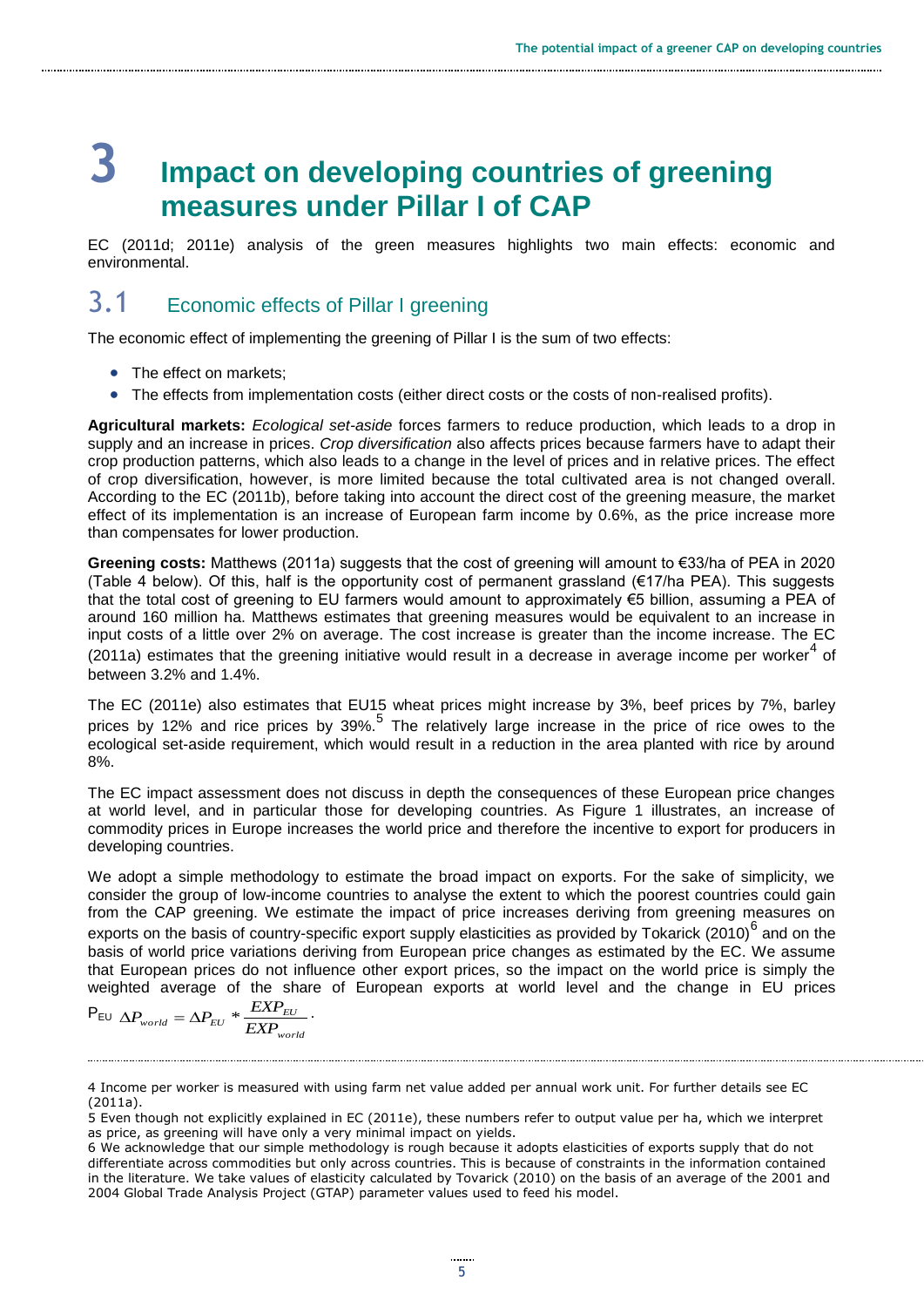The share of European exports is calculated on the basis of estimates of European and world exports in 2014 obtained using simple linear trends of historical data over the period 1997–2009. Table 2 presents results concerning the two countries that, according to FAOSTAT, showed the highest level of exports in the group of least-developed countries in 2009 for a specific commodity. Tovarick (2010) suggests that all countries have a positive elasticity of exports to world prices, with values increasing according to gross domestic product (GDP) per capita (a 0.63 mean in low-income countries vs. a 1.19 mean in high-income countries). These findings show that all countries would gain from the EU price increase deriving from the CAP greening, even though low-income countries would gain relatively less than high-income countries. The numbers in Table 2 are useful for understanding (albeit approximately) the magnitude of these gains for poor countries.

#### **Figure 1: The link between green European agricultural policies and economic effects in developing countries**

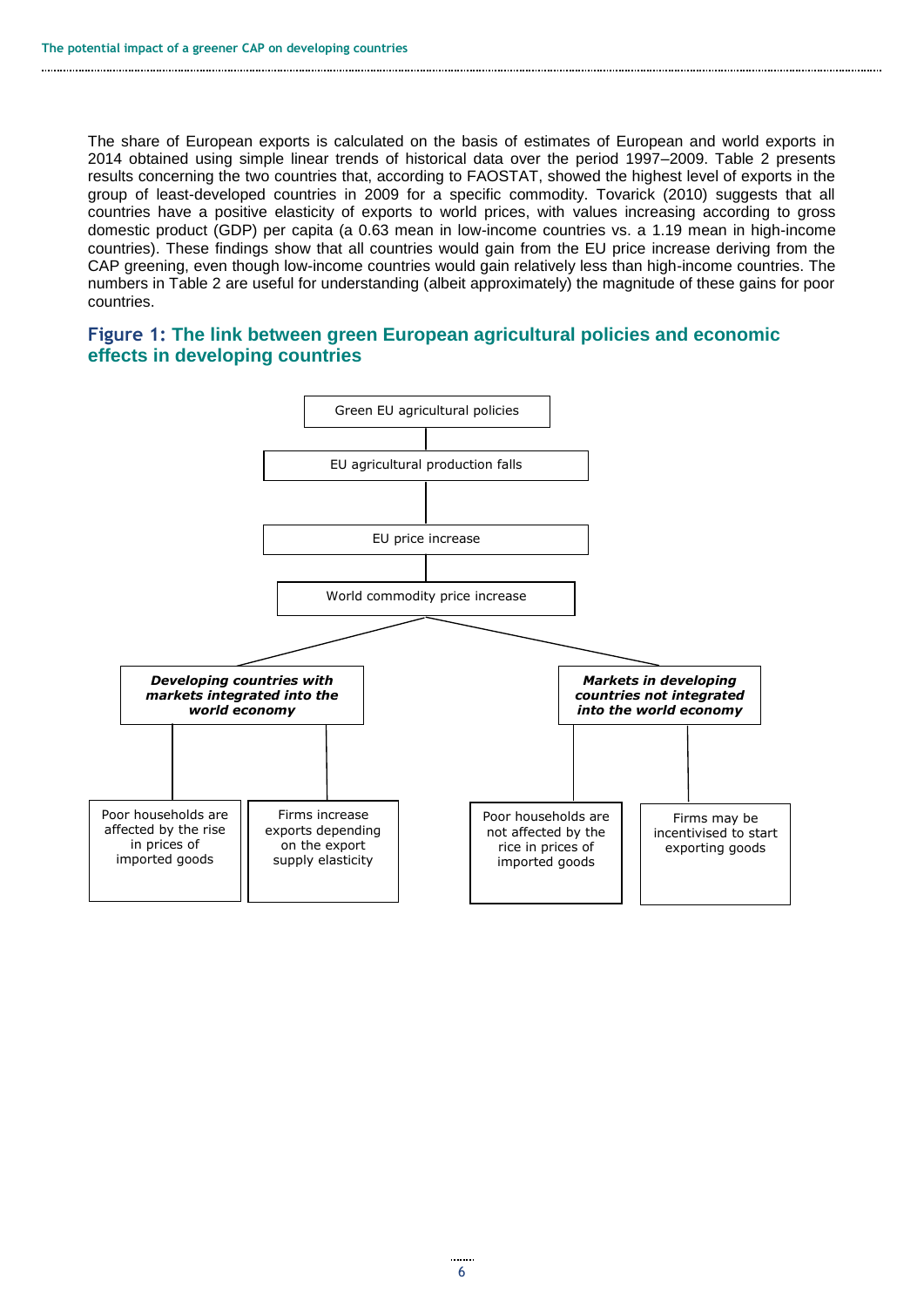|                          | Tanzania | Uganda  |
|--------------------------|----------|---------|
| Export supply elasticity | 0.63     | 0.71    |
| Barley exports increase  | 2.58%    | 2.91%   |
|                          | Nepal    | Guinea  |
| Export supply elasticity | 1.16     | 0.28    |
| Wheat exports increase   | 0.82%    | 0.39%   |
|                          | Senegal  | Myanmar |
| Export supply elasticity | 0.55     | 0.31    |
| Rice exports increase    | 1.17%    | 0.66%   |
|                          | Senegal  | Nepal   |
| Export supply elasticity | 0.55     | 1.16    |
| Beef exports increase    | 1.42%    | 3.00%   |

#### **Table 2: Change in exports from low-income country markets compared with the baseline scenario resulting from European price rises from the CAP greening**

Source: Author's elaboration.

These results suggest that the impacts vary considerably across commodities, but the estimates for exports are never higher than 3%. This owes only partly to the limited effect of the CAP reform green proposals on prices. Even for rice, where the EC impact assessment forecasts a 39% raise in European price, the impact on exports is below 1.5%, as the market share of the EU15 in global trade is 10%. A 39% European price rise leads to only a 2% increase in the world price.

On the other hand, the increase in prices will affect countries that depend on the import of goods affected by the CAP greening price rise. Table 3 shows the 10 countries with the highest level of imports per capita in the FAOSTAT group of least-developed countries. Small countries and island states are particularly vulnerable to import price raises.

#### **Table 3: Imports per capita in different countries ranked in descending order, 2009 (kg per habitant)**

| <b>Barley</b>   |       | Wheat       |         | <b>Rice</b>     |         | <b>Beef</b>     |       |
|-----------------|-------|-------------|---------|-----------------|---------|-----------------|-------|
| Mauritania      | 0.286 | Diibouti    | 137.600 | Cape Verde      | 189.473 | Maldives        | 4.331 |
| Fanzania        | 0.095 | Mauritania  | 121.129 | Samoa           | 113.431 | <b>Diibouti</b> | 4.196 |
| Uganda          | 0.048 | Yemen       | 119.979 | Gambia          | 89.004  | Tuvalu          | 2.244 |
| Yemen           | 0.027 | Cape Verde  | 46.216  | <b>Maldives</b> | 84.715  | Samoa           | 1.919 |
| Diibouti        | 0.006 | Sudan       | 41.674  | Kiribati        | 82.498  | São Tomé and    | 0.935 |
|                 |       |             |         |                 |         | Príncipe        |       |
| Solomon         | 0.006 | Lesotho     | 34.897  | São Tomé        | 64.591  | Cape Verde      | 0.832 |
| <b>Islands</b>  |       |             |         | and Principe    |         |                 |       |
| <b>Maldives</b> | 0.003 | Senegal     | 34.576  | Senegal         | 63.676  | Senegal         | 0.593 |
| Sudan           | 0.002 | Afghanistan | 33.955  | Vanuatu         | 50.293  | Solomon         | 0.326 |
|                 |       |             |         |                 |         | Islands         |       |
| Malawi          | 0.001 | Bangladesh  | 27.576  | Timor-Leste     | 48.240  | Comoros         | 0.312 |
| Sierra Leone    | 0.000 | Haiti       | 24.289  | Comoros         | 46.840  | Yemen           | 0.210 |

Source: Author's elaboration from FAOSTAT and World Development Indicators.

The EC analysis does not assess any impact on prices from green cover and maintaining permanent pasture. The impact of the latter may be ambiguous. If the permanent pasture clause is interpreted as preventing the conversion of grassland to cropland, it could reduce production of arable crops and increase prices beyond the effect generated by set-aside depending on relative price incentives for arable crops in the future. A simple obligation to maintain current levels of permanent pasture (as seems to be the case in the EC's interpretation) would not change the cultivated area and therefore not affect prices in the short run. If changes in relative prices lead farmers to change land from pasture to crops in the future, this measure will affect future production and therefore prices.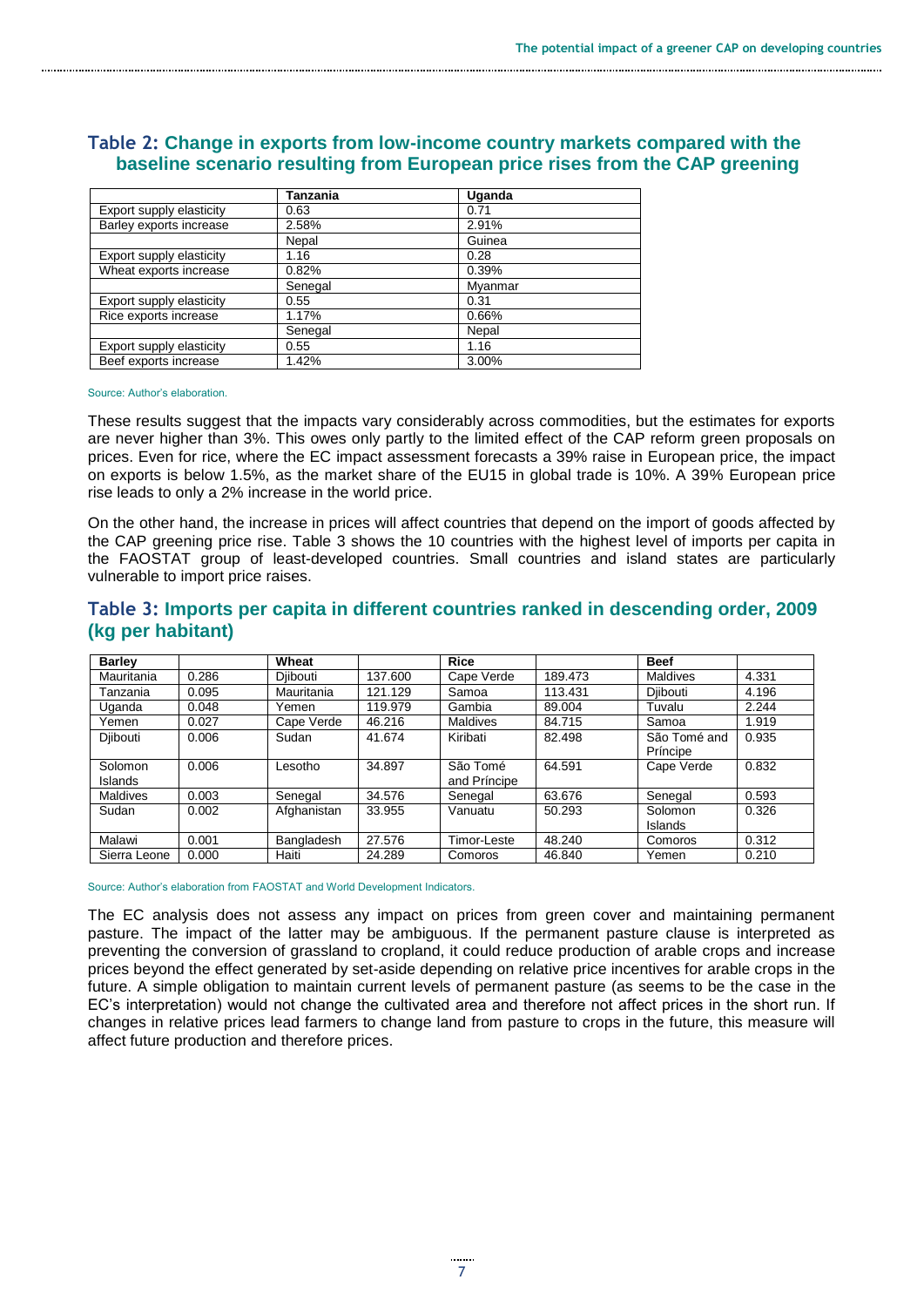|                 | Green cover    | Grassland      | <b>Ecological set-</b> | Crop            | <b>Total measures</b> |
|-----------------|----------------|----------------|------------------------|-----------------|-----------------------|
|                 |                | preservation   | aside                  | diversification |                       |
| Austria         | 6              | 22             | 5                      |                 | 34                    |
| Belgium         | 8              | 78             | 13                     | $\overline{2}$  | 102                   |
| <b>Bulgaria</b> | 6              | $\Omega$       | 6                      | 5               | 18                    |
| Cyprus          | 12             | $\Omega$       | 23                     | 16              | 52                    |
| Czech Republic  | $\overline{7}$ | 24             | 8                      | $\Omega$        | 38                    |
| Denmark         | 5              | 3              | 14                     | 1               | 24                    |
| Germany         | $\overline{4}$ | 37             | 6                      | $\overline{2}$  | 49                    |
| Greece          | 9              | $\mathbf 0$    | $\overline{7}$         | 6               | 22                    |
| Spain           | 11             | 9              | 3                      | 8               | 30                    |
| Estonia         | 11             | 3              | 4                      | 1               | 20                    |
| France          | $\overline{4}$ | 22             | 5                      | 1               | 32                    |
| Hungary         | 10             | $\overline{2}$ | 11                     | 3               | 26                    |
| Ireland         | 1              | 20             | 1                      | 0               | 23                    |
| Italy           | $\overline{7}$ | $\overline{2}$ | 8                      | 13              | 30                    |
| Lithuania       | $\overline{7}$ | 1              | $\overline{4}$         | 1               | 12                    |
| Luxembourg      | 6              | 47             | 3                      | 0               | 57                    |
| Latvia          | $\overline{5}$ | $\mathbf 0$    | $\overline{2}$         | 1               | $\overline{7}$        |
| Malta           | 19             | $\mathbf 0$    | 42                     | 90              | 151                   |
| Netherlands     | 10             | 98             | 11                     | $\overline{2}$  | 120                   |
| Poland          | 8              | 20             | 10                     | 1               | 40                    |
| Portugal        | $\overline{7}$ | $\overline{4}$ | $\overline{2}$         | $\overline{7}$  | 20                    |
| Romania         | 9              | 0              | $\overline{7}$         | 9               | 25                    |
| Finland         | 16             | 1              | 3                      | 1               | 21                    |
| Sweden          | 6              | 17             | 4                      | $\mathbf 0$     | 28                    |
| Slovakia        | $\overline{7}$ | 6              | 6                      | $\mathbf 0$     | 19                    |
| Slovenia        | 5              | 99             | 8                      | 3               | 114                   |
| UK              | 1              | 27             | $\overline{4}$         | 1               | 33                    |
| <b>EU27</b>     | 6              | 17             | 6                      | 44              | 33                    |

#### **Table 4: Implementation of the greening measures (average cost per ha of PEA by Member State)**

#### Source: EC (2011b).

McKinsey recently estimated abatement costs and also the effects on greenhouse gases of different management practices (Table 5). Interestingly, the greening CAP reform options do not include those practices the study indicates as the most cost effective, such as no-till farming and better nutrient use management. Meanwhile, Keenkeyside et al. (2011) count 65 typologies of environmentally friendly management practices currently contained in 88 RDPs in Europe. The authors call for more flexible CAP greening proposals targeted more at regional climatic, agronomic and structural characteristics. A different implementation of the greening of the CAP would generate different impacts from those presented in this paper.

#### **Table 5: Global greenhouse gas abatement cost curve for the agriculture sector**

| Option                              | €/tonne CO2 equivalent |  |
|-------------------------------------|------------------------|--|
| Cropland nutrient management        | $-40/50$               |  |
| Tillage and residue management      | $-30/-40$              |  |
| Grassland nutrient management       | $-30/-40$              |  |
| Rice and nutrient management        | $-10/0$                |  |
| Livestock - anti-methanogen vaccine | $0/+10$                |  |
| Grassland management                | $0/+10$                |  |
| Organic soil restoration            | $0/+10$                |  |
| Degraded land restoration           | $0/+10$                |  |
| Agronomy practices                  | $0/+10$                |  |
| Livestock feed supplements          | $+30/+40$              |  |

Source: McKinsey (2009).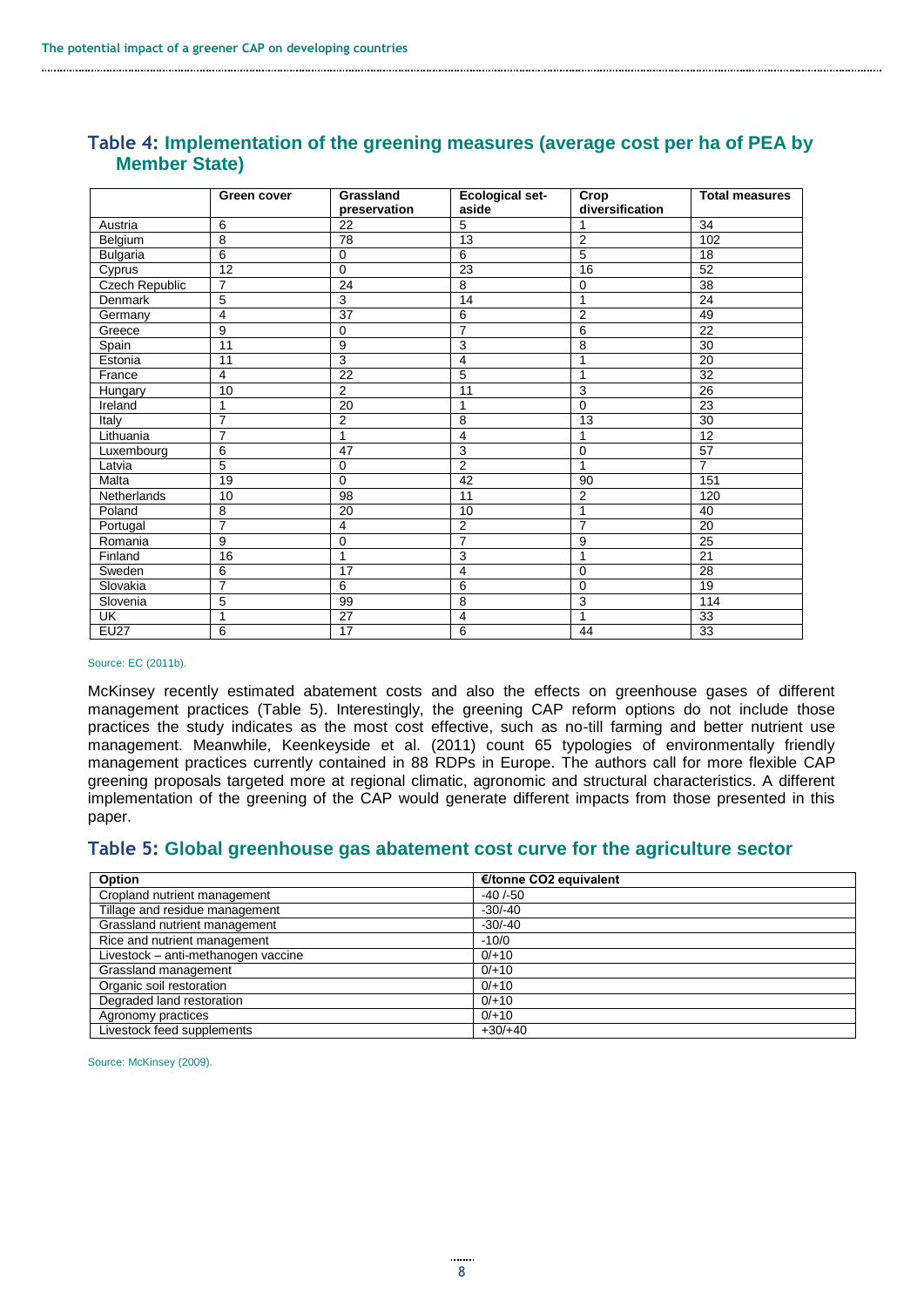### 3.2 Environmental effects of Pillar I CAP measures

From an environmental point of view, the Pillar I CAP measures could generate three types of benefits:

- 1 A reduction in emissions that contribute to climate change;
- 2 Greater biodiversity; and
- 3 Avoidance of damage from pollution and erosion.

Of these, the effect with an external impact, and therefore the one that is potentially of interest to developing countries, is climate change. Figure 2 represents the link between agricultural policy in Europe and impacts in developing countries. Green measures may reduce emissions, and therefore atmospheric carbon concentration and thus increases in temperature. A reduction in the rate of temperature increase is especially beneficial for developing countries as damage is concentrated mostly in the regions with the lowest levels of GDP per capita (Cantore et al., 2008 Tol et al., 2004).

#### **Figure 2: The link between green agricultural policies and climate change effects in developing countries**



Even though from a conceptual point of view the link is clear, the quantification of this effect is much more complicated. Matthews (2011b) points out that the EC fails to quantify the environmental benefit of green CAP measures, and therefore it is not possible to compare benefits with costs for Europe.

However, the EC (2011d) provides estimates of the potential benefit in terms of greenhouse gas emissions derived from each green CAP measure expressed in  $CO<sub>2</sub>$  equivalent per hectare (Table 6) and the hectares of land that could be affected by these measures (Table 7).

#### **Table 6: Area affected by green measures and mitigation potential**

| <b>CAP measure</b>   | Mitigation potential (tonnes CO2 equivalent/ha/year) |
|----------------------|------------------------------------------------------|
| Green cover          | $+0.07/+1.25$                                        |
| Crop diversification | $+0.29/+0.88$                                        |
| Permanent pasture    | $+0.84/+2.75$                                        |
| Ecological set-aside | $-0.07/+7.9$                                         |

Source: CLIMSOIL (2008); EC (2011d).

#### **Table 7: Area affected by green measures according to the EC**

|             | <b>Grassland preservation</b> | <b>Winter cover</b>       | <b>Crop diversification</b> | <b>Ecological set-aside</b> |
|-------------|-------------------------------|---------------------------|-----------------------------|-----------------------------|
|             | Area preserved (ha)           | Area where application is | Area to be diversified      | Additional area (ha)        |
|             |                               | ensured (ha)              | (ha)                        |                             |
| <b>EU12</b> | 3.175.000                     | 7.196.000                 | 404.000                     | .465.000                    |
| <b>EU15</b> | 9.804.000                     | 13.525.000                | 1.360.000                   | 2.171.000                   |
| <b>EU27</b> | 12,978,000                    | 20.721.000                | 1,764,000                   | 3,636,000                   |

Source: EC (2011b).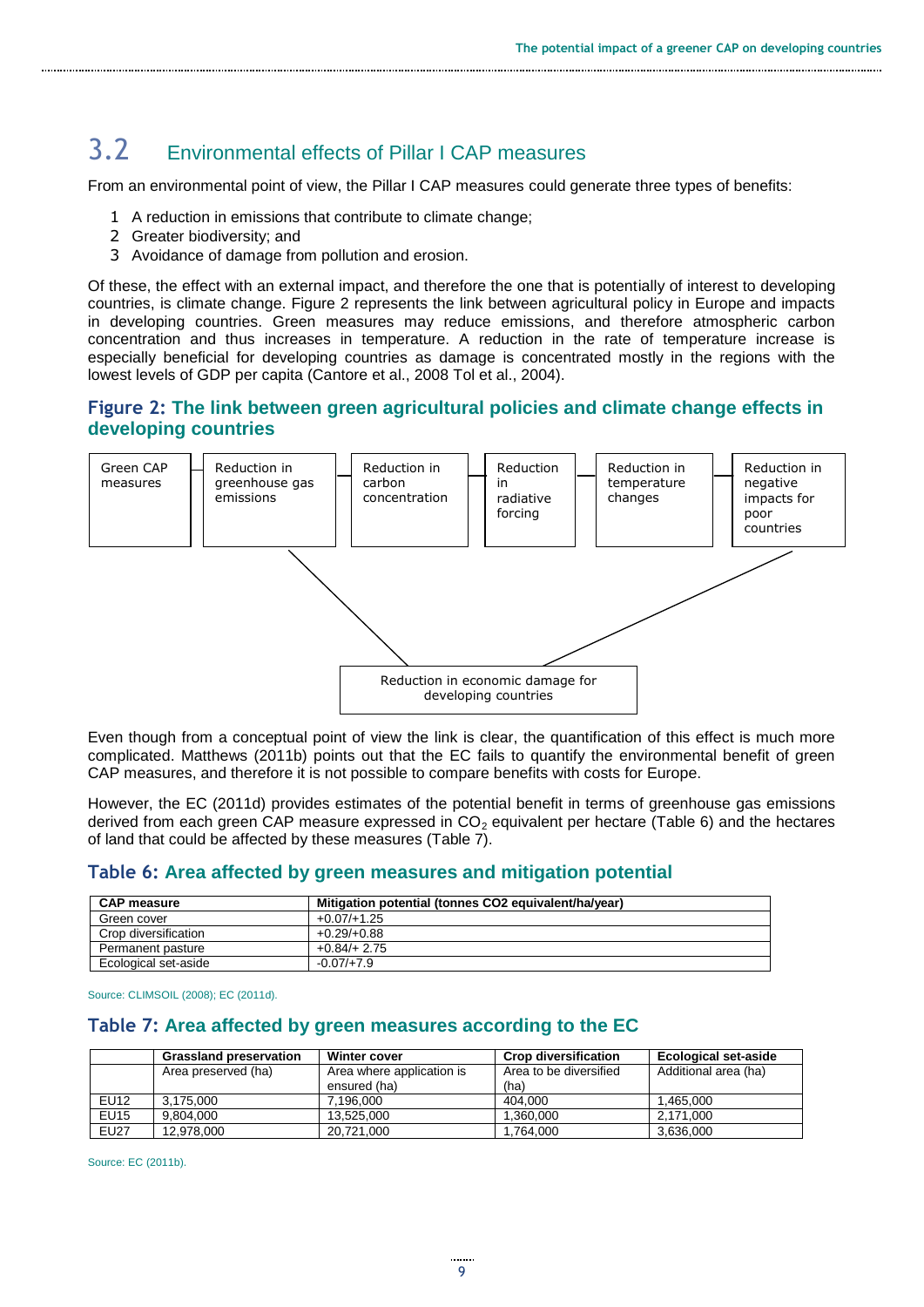Given the estimates of mitigation potential per hectare and the number of hectares affected by green measures, it is possible to calculate rough estimates of the overall mitigation potential of the CAP's green measures. The estimates are approximate because:

- 4 The estimates are uncertain.
- 5 The same hectare of land could be subject to more than one of the interventions, and it is not clear from the EC document if the interaction among measures would alter the mitigation potential for each hectare (positively or negatively).
- 6 From Tables 6 and 7, it is not clear how much of the total amount of land that, under the CAP reform umbrella, would really be additional if compared with a hypothetical baseline where the CAP is not introduced. For set-aside, the EC explicitly mentions 'additional area', suggesting that the CAP reform would generate new set-aside land as described in Table 7.
- 7 The EC reform proposal now includes the concept of an ecological focus area, which is broader than ecological set-aside.
- 8 Most importantly, we calculate only the direct impact of the CAP on European emissions and do not estimate any indirect land-use change effects in non-European effects. A reduction of food production in EU could increase food production and emissions in non-European countries by a typical carbon leakage effect.

Green cover measures have already been removed from the EC draft proposal. The permanent pasture measure will probably not entail new conversion from cropland to grassland. Van Zeijts et al. (2011) implement a modelling exercise to analyse the impact of CAP reform $^7$  on the environment and claim that the impacts of the greening measures on total grassland area are positive but limited: 'Under the Baseline Scenario, the total grassland area in 2020 is 94% compared with the 2005 level, and under the Greening Scenario this is 95%'. This is consistent with the EC (2011a) aim 'to maintain all permanent pasture' rather than increasing it. Van Zeijts et al. construct the Baseline Scenario so that arable land area will increase and permanent croplands and grasslands will decrease. These changes are driven by a larger global demand for food, which influences food and feed production.

Finally, on crop diversification, Erjevic (2012) points out the reluctance of many Member States to define standards that would affect income and the 'freedom to farm'. However, crop rotation (including crop diversification, sequence and break crops) is present in 20 RDPs in 9 member states with premiums from €20–30 to €300 (EC, 2011a). Even if crop diversification is not added to the Pillar I umbrella, farmers can already choose to adopt crop diversification strategies when it is profitable or under the Pillar II umbrella in those regions where the RDPs include this measure. It is not easy to estimate how much land subject to crop diversification would really be additional compared with a no reform scenario. Erjavec (2012) points out that some Member States (but not all), including some new ones, for example Slovenia, have already more than fulfilled the condition proposed for Pillar I. For this reason, we may speculate that the additional land subject to crop diversification under the reform is within the range 0–70% of that indicated by the EC. Given the lack of information on the issue, the 70% upper boundary is chosen merely as a illustrative number.

Westhoek et al. (2012) justify the low impact of the crop diversification measure by claiming the measure will impact only around 2% of EU arable areas. From FAOSTAT data, we calculate that 2% of the EU arable area (2009 last available data) is equivalent to about 2,180,000 ha, well above the 1,764,000 ha indicated in Table 7 as area potentially subject to crop diversification. Hence, the estimate of additional land subject to crop diversification within the range 0–70% of 1,764,000 ha may already be considered a prudent calculation.

Overall, we are assuming that the additional land subject to green measures induced by the CAP reform will be the amount assumed by the EC for set-aside, a smaller amount than assumed for crop diversification, with no additional land for permanent pasture.

If we also consider the impact of green measures on the EU27 as expressed in Table 7, we find that the emissions reduction impact of the Pillar I green CAP measures corresponds to about – 350,000/+41,000,000 tonnes  $CO<sub>2</sub>$  equivalent, equal to about 0.04 gigatonnes  $CO<sub>2</sub>$  equivalent in the optimistic case. The effect could be negative because, as outlined by the EC (2011d), set-aside may increase emissions depending on soil and production conditions. This is a range consistent with findings from Westhoek et al. (2012), who argue that the greening of the CAP will generate a 7 million tonnes  $CO<sub>2</sub>$  equivalent reduction in emissions, a value included in our range. Westhoek et al. also stress that uncertainty may affect this estimation, and for

7 Van Zeijts et al. do not replicate the EC proposals exactly, so we can use their results only approximately.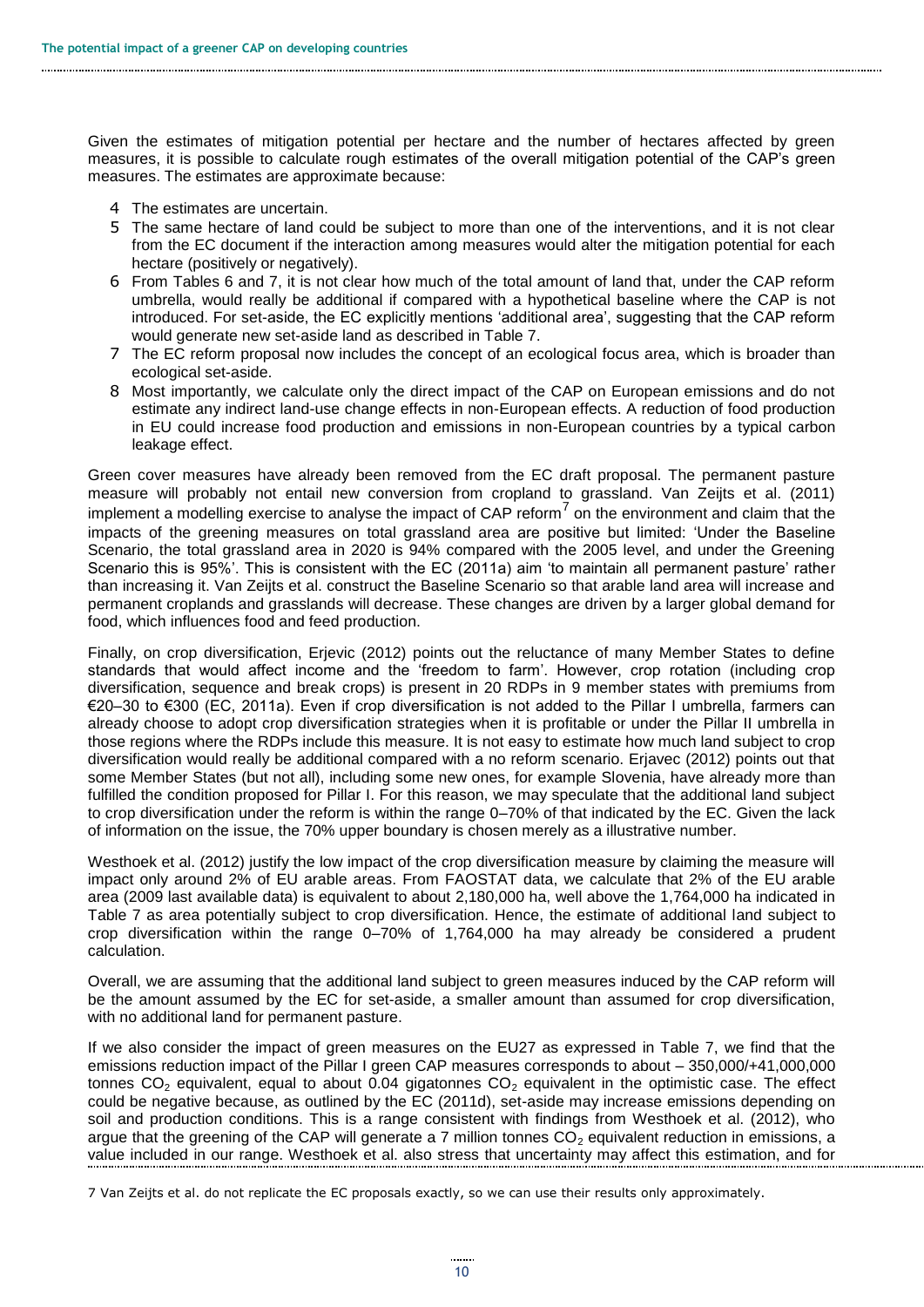this reason we provide a range of values in our paper. If we consider the global context, 41 million tonnes  $CO<sub>2</sub>$  equivalents represents only 0.1% of global emissions (about 40/45 gigatonnes  $CO<sub>2</sub>$  equivalent according to the Inter-governmental Panel on Climate Change (IPCC) Fourth Assessment Report) in 2015. However, 41 million tonnes  $CO<sub>2</sub>$  equivalent would represent 3% of the emissions reduction required to match the 20% EU target.<sup>8</sup>

What impact would there be on the economy of low-income countries that are identified as the most vulnerable to climate change? To answer this question, we need to introduce the concept of the social cost of carbon (SCC). According to the UK Department for Environment, Food and Rural Affairs (DEFRA, 2007), the SCC measures the full global cost discounted to today of an incremental unit of carbon (or the equivalent amount of other greenhouse gases) emitted now. It varies depending on which emissions and concentration trajectory the world is on: the higher the concentration, the higher the SCC, since there will be more damage from climate change. The Stern Review suggests that the optimum stabilisation goal requires the world to aim for atmospheric concentration somewhere in the range of 450–550 parts per million. DEFRA adopts an SCC consistent with a global trajectory of 550 parts per million corresponding to £29.2/tonne  $CO<sub>2</sub>$ equivalent<sup>9</sup> in 2014. We assume that the CAP measures will be fully implemented in 2014.

A final conceptual problem is that the £29.2 SCC expresses the total damage avoided for the world as a result of a reduction of 1 tonne  $CO<sub>2</sub>$  equivalent of greenhouse gas emissions, but not specifically for lowincome countries.

The RICE99<sup>10</sup> climate change model baseline of Nordhaus and Boyer (1999) contains eight groups of countries (the US, other high-income countries, Europe, Eastern Europe, middle-income countries, lowmiddle-income countries, China, low-income countries), differentiated on the basis of GDP per capita paths (see Annex). Nordhaus and Boyer estimate that, in 2015, only four regions will suffer climate change damages (low-income countries, low-middle-income countries, middle-income countriesand Europe); the other regions will enjoy benefits earlier on and then suffer damages in the medium to long term. Elaborations of Nordhaus and Boyer's baseline estimates $^{11}$  suggest that only the low-income countries group<sup>12</sup> suffers more than 100% of the value of global damage, as many other regions enjoy benefits in 2015 (0.021 of damages in the RICE low-income countries region vs. 0.015 of net damages<sup>13</sup> at world level of \$1,990 trillion). Over the period 2015–2205, the cumulated damages for low-income countries represent about 44% of world damages. However, as the uncertainty surrounding scientific evidence on climate change damages estimations, we interpret the £29.2 SCC as the upper boundary price of the damage from 1 ton of emissions in low-income countries.

If we multiply £29.2 by the extremes of our range  $(-350,000/441,000,000)$  tonnes CO<sub>2</sub> equivalent representing our pessimistic and optimistic scenarios), we obtain the economic effects of the CAP greening. For lowincome countries, this would be in the range of -17 million/+2.0 billion in 2010 US dollars, corresponding to

8 According to the annual EU Greenhouse Gas Inventory 1990–2010 (EEA, 2012), EU27 greenhouse gas emissions were at 5,583 million tonnes of CO2 equivalent in 1990. As the emissions reduction target by 2020 is 20% of 1990 emissions, the EU27 should reach a 1,116 million tonnes CO2 equivalent emissions reduction target by 2020. 41 million tonnes CO2 equivalent, deriving from the most optimistic scenario of emissions reduction from CAP greening, would represent about 3% of this target.

9 This methodology has been updated by the Department of Energy and Climate Change (DECC, 2009) suggesting the approach, based on estimates of the SCC, should be replaced with a target-consistent approach, based on estimates of the abatement costs that will need to be incurred to meet specific emissions reduction targets. The case for change has been motivated by the considerable uncertainty that exists surrounding estimates of the SCC, and also by the UK's need to find the most appropriate tools to reach European emissions reduction targets. For this reason, the UK government is interested in using a SCC related to the concept of marginal abatement costs rather than to damages avoided. This study continues to use the old SCC as our discussion is not centred on abatement costs motivating UK policy action to reach an abatement target, but rather on trying to evaluate avoided damage from the reduction in greenhouse gas emissions from agriculture. In any case, the DECC report stresses that the difference between the two approaches is tiny.

10 For a full description of the RICE99 model, see

<http://www.econ.yale.edu/~nordhaus/homepage/web%20table%20of%20contents%20102599.htm>

11 The Annex gives figures on climate change damages and GDP per capita across different regions in RICE.

12 The RICE low-income countries regional aggregation includes 68 countries from Asia, Africa and America. It does not coincide with the World Bank low-income countries aggregation as it includes countries such as India and Vietnam, which are incorporated in the World Bank low-middle-income countries list. For further information, see Nordhaus and Boyer (1999).

13 The word 'net damage' should be interpreted as the difference between damages (+) and benefits (-) of the eight country groups. At world level, the balance is negative (+0.15 trillion in 1990 US dollars).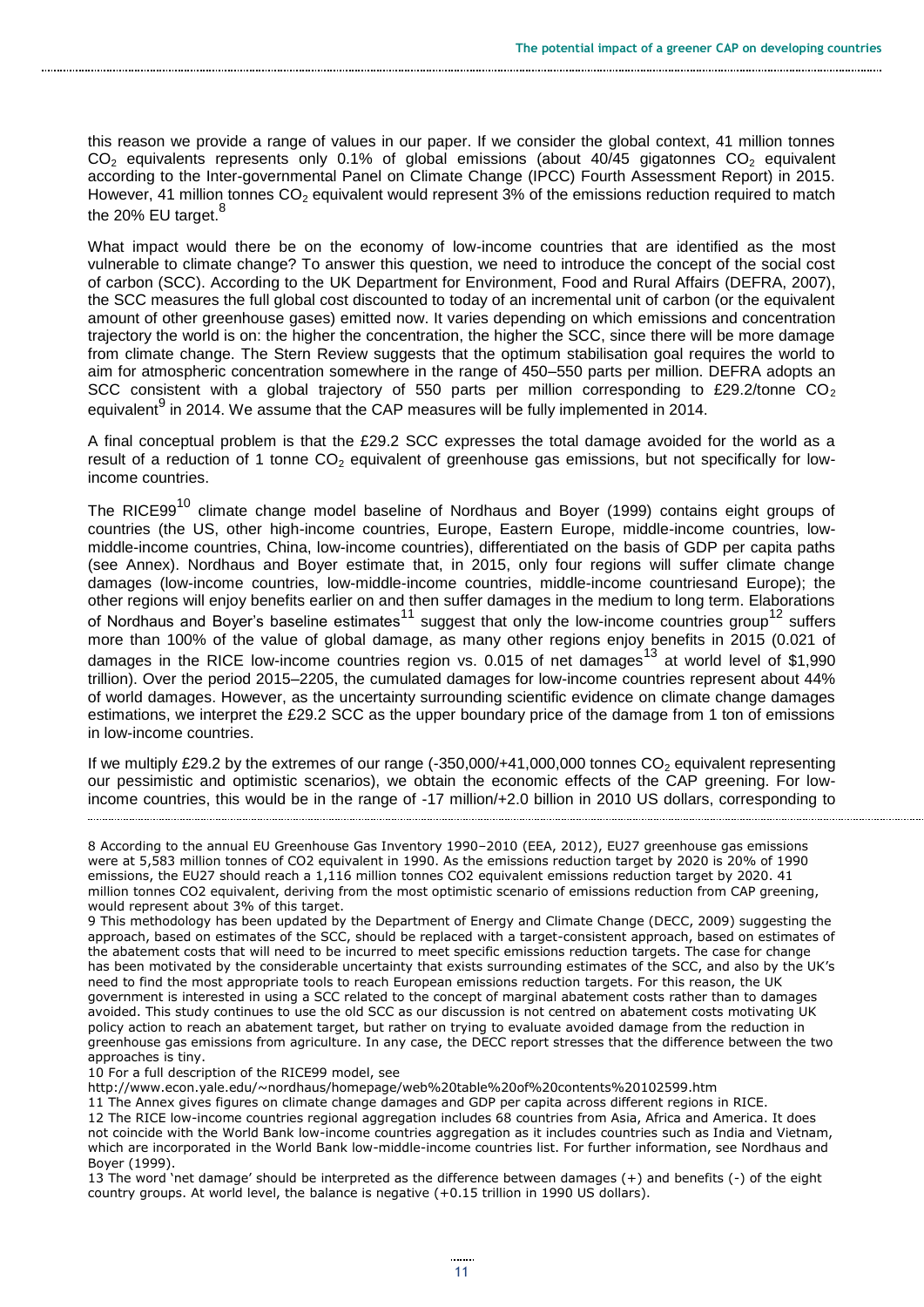about 3% of European aid (about 70 billion in 2010 US dollars).<sup>14</sup> However, the reader should be aware that the climate change impacts of 1 tonne  $CO<sub>2</sub>$  equivalent will be spread over 100 years (Watkiss, 2006) and the environmental gain should be interpreted as a net present value of future stream flows. EU aid refers to current aid flows. Moreover, we are not considering the medium- to long-term effects of emissions reduction of the CAP greening, which will be generated if farmers continue to maintain environmental measures over time. Using a set of assumptions,<sup>15</sup> we estimate that low-income countries could enjoy a net present value in 2014 of the CAP greening measures (in particular set-aside and crop diversification) representing an economic impact of up to 25% of European aid in 2010.

With a constant emissions reduction equivalent to that calculated by van Zeijts et al. (2011) and Westhoek et al. (2012) (i.e. 7 million tonnes  $CO<sub>2</sub>$  equivalent), we estimate that the environmental gain for low-income countries would be 4% of European aid, which remains a relevant value.

Beyond the uncertainties we have already outlined with regard to the emissions reduction potential of different measures and the SCC, there are factors that could cause our calculation to underestimate the environmental benefits. Van Zeijts et al. (2011) argue that there are other environmental benefits of the greening of CAP that should be taken into account (Table 8). Estimates suggest that the CAP greening would reduce the biodiversity loss in EU farmland by 3%.<sup>16</sup> If we believe that biodiversity is a global public good, we should also incorporate those benefits into the estimate of the effects of the CAP greening on developing countries. Hart and Baldock (2011) provide an overview of the overall set of environmental effects in the EU for a number of environmental measures (some of which, such as soil cover, are no longer in the list of proposed CAP reform measures). Table 8 does not incorporate the negative effects that could arise in developing countries, such as an increase in land use and food production that the CAP greening and the EU food price increase could encourage.

| Option                    | Natura 2000   | Semi-<br>permanent<br>pasture | Permanent<br>pasture     | Crop<br>diversity | Soil cover    | Ecological<br>set-aside  | Organic<br>maintenance |
|---------------------------|---------------|-------------------------------|--------------------------|-------------------|---------------|--------------------------|------------------------|
| Biodiversity              | $\mathcal{N}$ |                               |                          | $\lambda$         |               |                          |                        |
| Water quality             | ?             |                               | $\lambda$                | 2                 |               | $\overline{\phantom{a}}$ |                        |
| Water<br>quantity         | 2             |                               | 2                        | ?                 | $\sim$        | $\triangleleft$          |                        |
| Soil<br>functionality     | ?             |                               | $\overline{\phantom{a}}$ | $\sim$            | $\mathcal{N}$ | $\Delta$                 |                        |
| Climate<br>mitigation     | 2             | っ                             | 2                        | $\sim$            |               | $\triangleleft$          |                        |
| Climate<br>adaptation     | ?             | ?                             | ?                        | ?                 | N             | ?                        | ?                      |
| Landscape                 | $\sqrt{ }$    |                               | $\sim$                   | 2                 | X             | $\mathbf{A}$             | 2                      |
| Resilience to<br>fire     | ?             |                               |                          | ?                 | X             | X                        | ?                      |
| Resilience to<br>flooding | ?             |                               |                          | 2                 | X             | $\times$                 | ?                      |

#### **Table 8: Potential environmental benefits of different CAP reform options**

Note:= option applies,  $?$  = unclear if option applies,  $X =$  options does not apply.

Source: Hart and Baldock (2011).

<sup>14</sup> The environmental gain is calculated using a SCC expressed in 2007 pounds sterling. We then apply a UK deflator on the basis of International Monetary Fund (IMF) statistics to obtain 2010 UK values and then an exchange rate of £1 (2010) to \$1.5 (2010).

<sup>15</sup> We assume that 1) farmers we will continue to keep the CAP greening environmental practices over the period 2014 – 2023, 2) The SCC increases until 2023 as estimated by DEFRA (2007) with a value in 2023 equivalent to 34.9 2007 GBP 3) a 5% discount rate 4) the emissions reduction remains constant over time

<sup>16</sup> Van Zeijts et al. do not incorporate possible biodiversity losses in developing countries, which could be driven by higher land use and food production encouraged by the CAP greening and the EU price rise.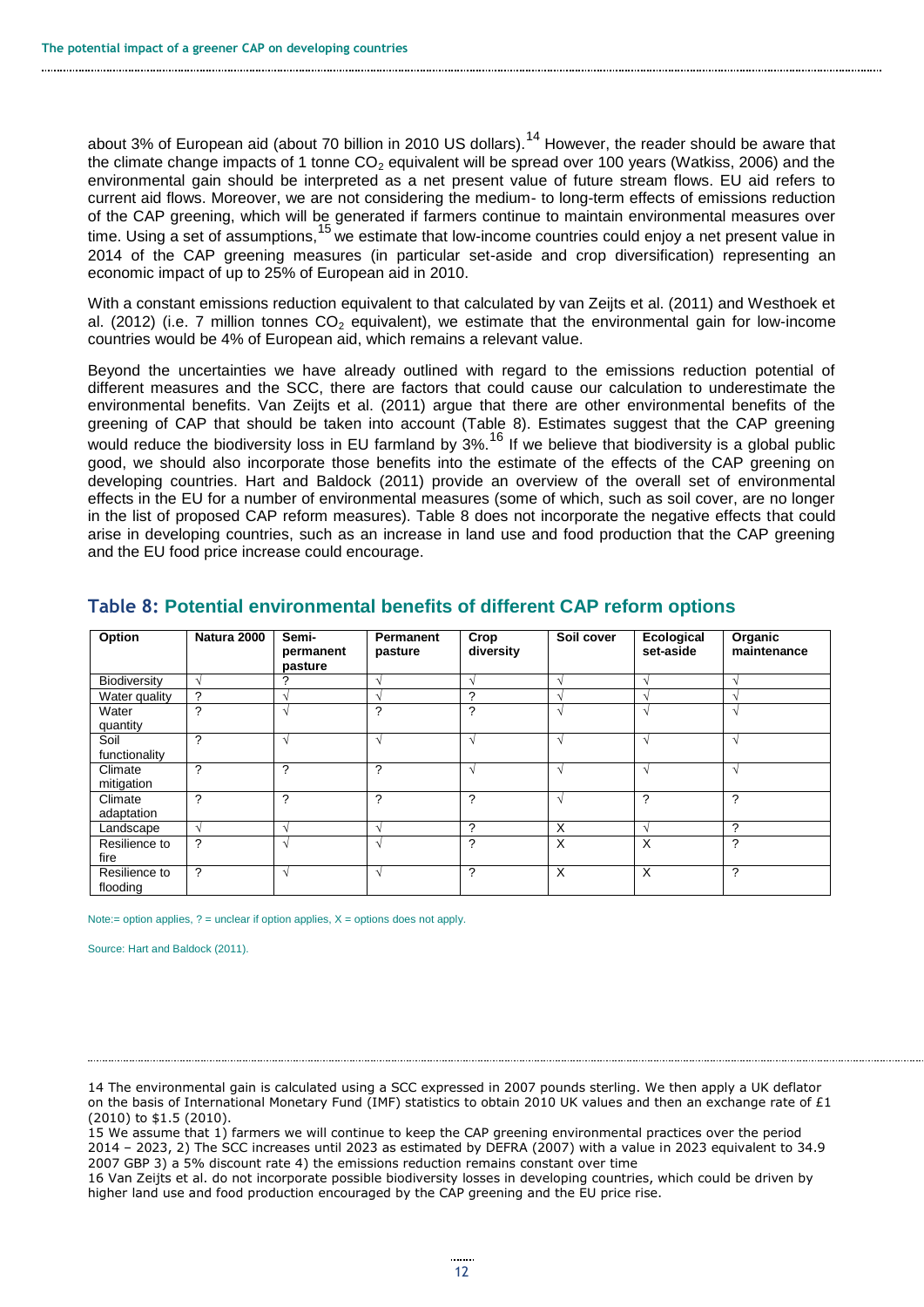But in terms of climate change impacts, if we exclude optimistic assumptions, this study is in line with van Zeijts et al. in terms of the conclusion that the environmental economic benefit of green CAP measures is small if we consider that in this study we also incorporate the emissions reduction effects of the crop diversification measure, which the van Zeijts et al. scenario analysis does not incorporate (Table 9).

#### **Table 9: The CAP greening scenario according to van Zeijts et al.**

| Within direct payments: compulsory additional aid for specific<br>'greening' of public goods through simple, generalised, annual<br>and non-contractual agri-environmental actions | C. Greening the first pillar via a premium in permanent<br>grassland, with an annual maximum of €100 per hectare.<br>D. Greening the first pillar via a premium with an annual<br>maximum of €100 per hectare of arable land, on the condition of<br>a 5% ecological set-aside being implemented on this land. |
|------------------------------------------------------------------------------------------------------------------------------------------------------------------------------------|----------------------------------------------------------------------------------------------------------------------------------------------------------------------------------------------------------------------------------------------------------------------------------------------------------------|
|                                                                                                                                                                                    | The greening payments are restricted to a ceiling of 30% of the<br>first pillar budget of each Member State.                                                                                                                                                                                                   |

Source: Van Zeijts et al. (2011).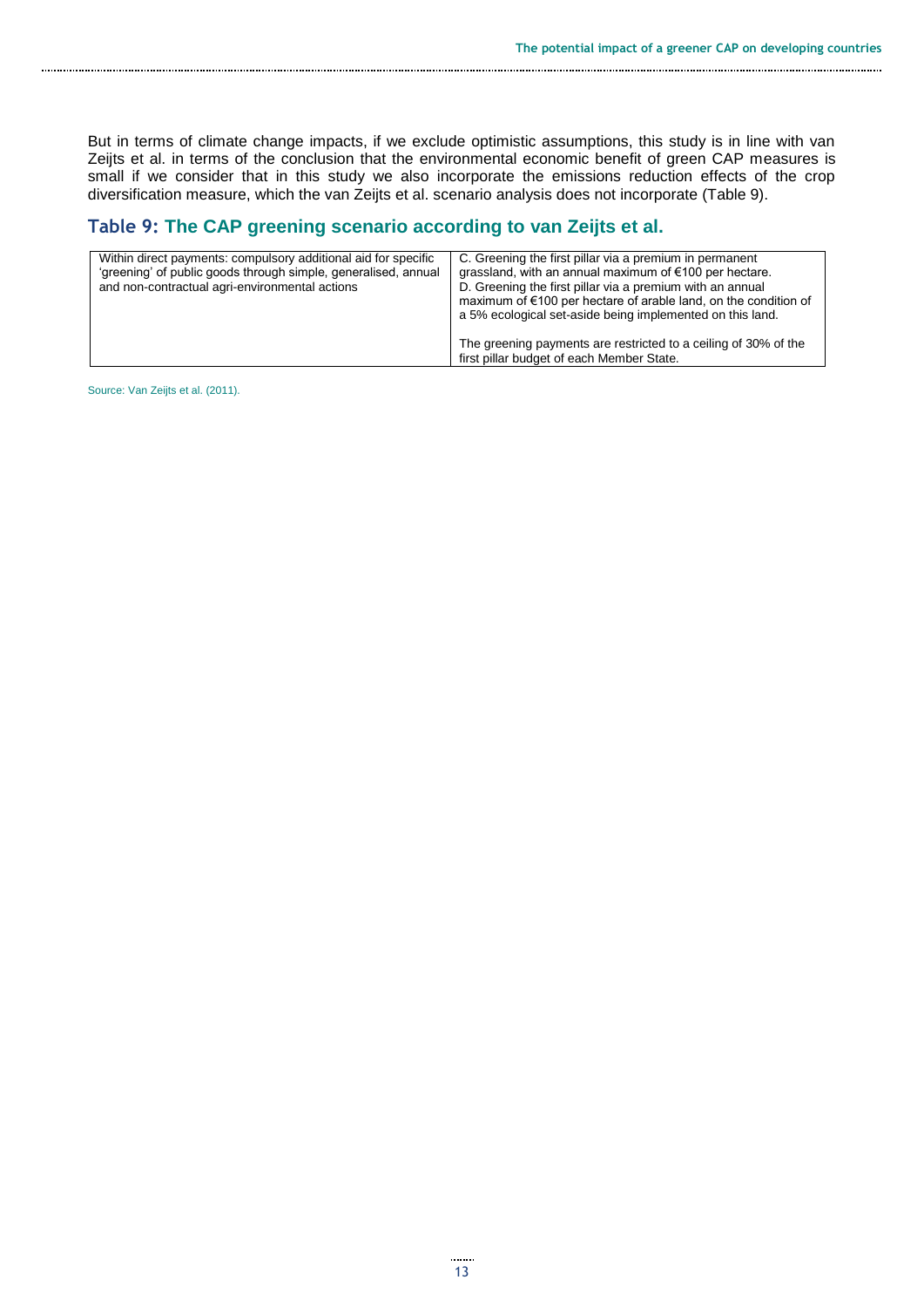# **4 Pillar II CAP measures**

Most of the six Pillar II priorities measures serve more than one objective or priority. Therefore, it is not easy to identify exactly what share of Pillar II will be devoted to environmental issues. However, it is likely that Member States will still be required to maintain 25% of their Pillar II budget for issues relating to land management and the fight against climate change (Matthews, 2011a).

However, analysis of the effect of these measures is very difficult. The EC (2011f) argues that such complexity is often necessary to achieve high quality environmental results. These are often measures that consist of multiple obligations to be implemented in different farming locations and where compliance must be continuous or at different points in time.

Moreover, some aspects of the CAP reform proposal are still not clear. For example, the EC (2011a) explains that organic farming would not qualify as a Pillar I measure because the relevant commitments are multiannual, complex, undertaken on a voluntary basis and subject to detailed controls. In spite of these aspects, the EC envisages that farms (or part thereof) with organic farming certification (around 7.6 ha hectares, half of which is permanent grassland) would automatically receive the greening component since the environmental benefits (and in most cases climate action) from organic farming are at least as high as from the greening measures combined. In the case of organic farming, there is clearly a risk of paying organic farmers twice as they could enjoy Pillar II payments and simultaneously satisfy the conditions necessary to receive Pillar I payments.

The EC's analysis of the Refocus Scenario is not helpful for assessing its impact on developing countries. The EC (2011f) explains that the doubling of Pillar II funds under this scenario and the clear focus on measures for the improvement of the environment and climate change actions should ideally result in significant positive impacts in relation to these areas of concern. However, the EC impact assessment does not provide quantitative evidence on the impact of Pillar II climate change measures.

From an economic point of view, it is important to evaluate whether any proposed new agri-environmental schemes generate less/more production and higher/lower prices than a 'business as usual' scenario in Europe. The literature has already had a great to say on these aspects. For example, Bagdley et al. (2007) compared yields of organic versus conventional or low-intensive food production for a global dataset of 293 examples and estimated the average yield ratio (organic to non-organic) of different food categories for the developed and the developing world. For most food categories, the average yield ratio was slightly smaller than 1.0 for studies in the developed world and greater than 1.0 for studies in the developing world. These results suggest that a higher penetration of organic farming in Europe under the Pillar II umbrella would not have a substantial impact on prices, even though we acknowledge that the literature is still uncertain on the productivity of organic farming (Connor, 2008).

If Pillar II is reformed by increasing the funds oriented towards climate change and green measures, it is plausible to assume that the outcomes for developing countries will be similar to those we described in the section on Pillar I, with possible price and environmental effects. However, a quantification of these effects is difficult given uncertainty about the weight that climate change measures will have within Pillar II.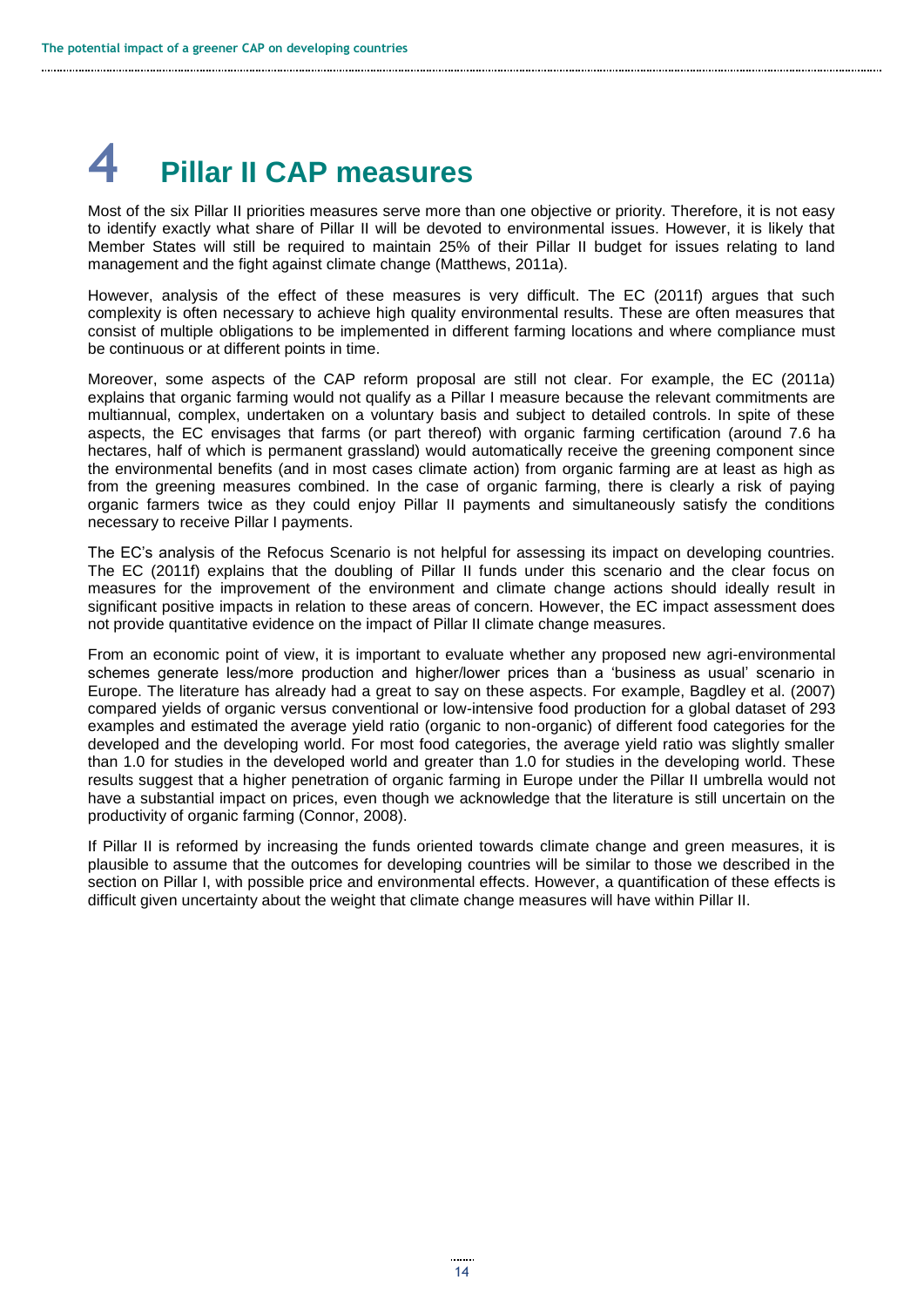# **5 Conclusions**

From an economic point of view, the greening of the CAP represents an opportunity to increase exports (up to 3% for a selection of countries and commodities in our study), and therefore growth, for low-income countries, but also a danger for food-importing countries. Green measures, in particular set-aside, reduce production and raise prices. From an environmental point of view, green measures tend to reduce gas emissions, and therefore curtail temperature increases and climate change damage for low-income countries. However, the magnitude of these effects is uncertain, albeit relevant in the most optimistic scenario (up to 3% of what EU currently spends in developing countries on aid and 25% of this if EU farmers maintain environmentally friendly measures until 2023).

Of course, in economic terms, a greened CAP is still worse than a no-CAP situation for developing countries, as analysed in Cantore et al. (2011). McKinsey (2009) claims that, currently, the highest abatement potential from agriculture comes from developing countries; Africa, Latin America and Asia now represent 76% of world emissions in agriculture. Bowen and Fankhauser (2011) highlight that many of these abatement opportunities are low in cost. These findings bring into question whether it is appropriate to target mitigation policies for agriculture in Europe through the CAP rather than in developing countries.

An innovative policy solution could be to extend the experience of the Clean Development Mechanism (CDM) to the agriculture sector. The CDM, defined in Article 12 of the Kyoto Protocol, allows a country with an emission reduction or emission limitation commitment under the Protocol (Annex B Party) to implement an emission reduction project in developing countries. The mechanism allows developed countries under an international emission constraint to buy emissions reduction units at a low price, and allows developing countries to receive foreign investments. In Copenhagen, new language was introduced into the draft chapter on land use, land-use change and forestry under the Kyoto Protocol to expand the remit of the CDM beyond afforestation and reforestation to include most land use. Under these proposals, the CDM would be extended to cover 'revegetation, forest management, cropland management, grazing land management, wetland management, soil carbon management in agriculture and other sustainable land management activities'. But the road towards the effective integration of agriculture into the CDM is still long.

The [Environment Council meeting on 19 December 2](http://www.consilium.europa.eu/homepage/showfocus?lang=en&focusID=79108)011 refused to endorse the EC's greening proposals in its legislative proposals for CAP reform. The results of our study are consistent with comments by Matthews (2011c), who argues that this refusal 'has been interpreted as a victory for agricultural interests attempting to water down the greening element in these proposals. But this interpretation may underestimate the extent to which there is genuine doubt about the effectiveness and environmental value of the measures that the Commission proposes'. The recent policy debate calling for more flexible CAP greening menu options targeted to the characteristics of single EU Member States does not cancel out doubts about the effectiveness of the CAP reform in terms of improving environmental indicators.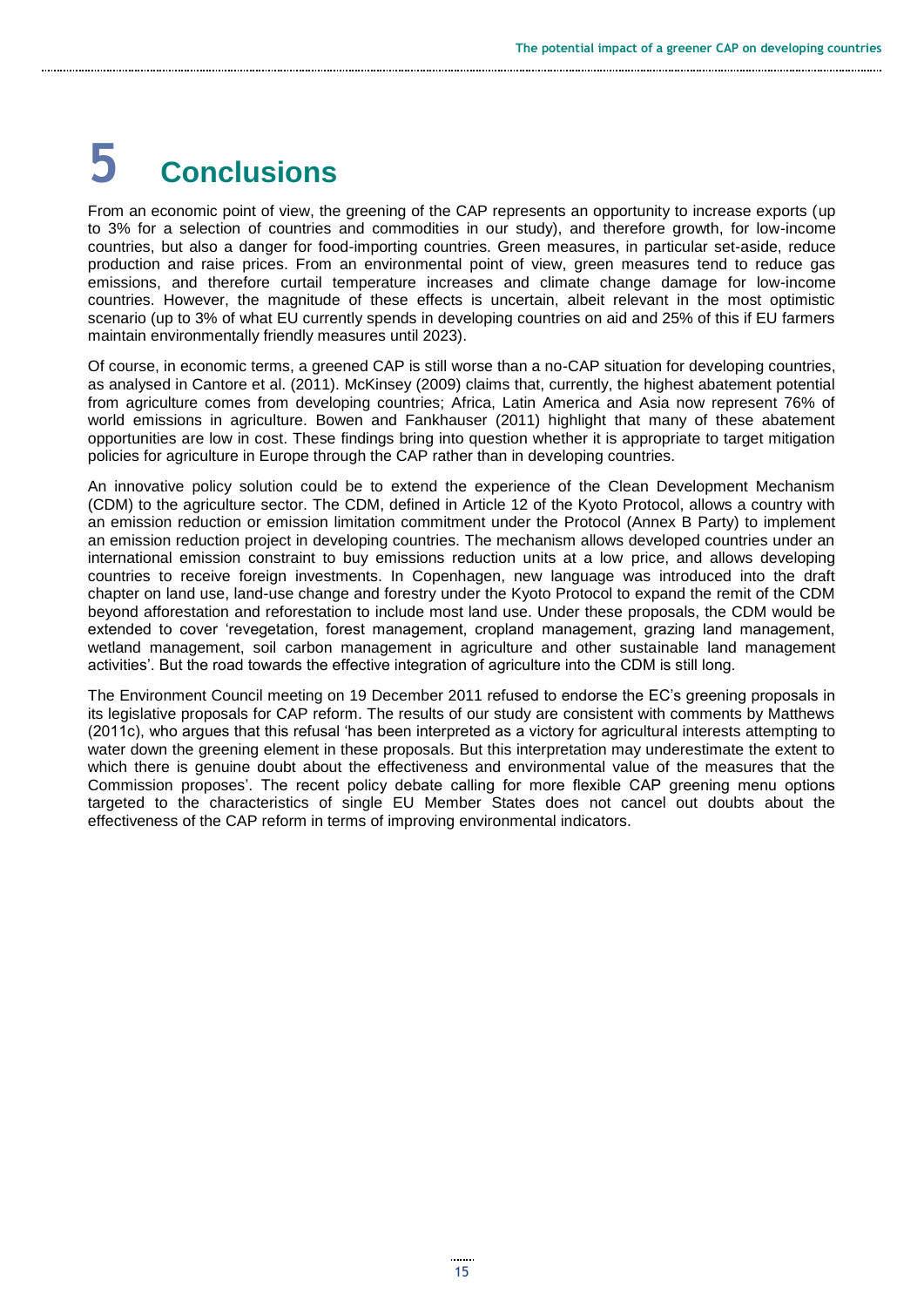### **References**

- Badgley, C., Moghtader, J, Quintero, E., Zakem, E., Chappell, J., Vázquez, K., Samulon, A. and Perfecto, I. (2007) 'Organic Agriculture and the Global Food Supply'. *Renewable Agriculture and Food Systems* 22: 86–108.
- Bowen, A. and Fankhauser, S. (2011) 'Low Carbon Development for Least Developed Countries'. Discussion Paper. Oxford: Oxfam.
- Cantore, N., Di Maria, C. and Canavari, M. (2008) 'Distributional Implications of Climate Change from Integrated Assessment Models'. EAEPE Conference on Labour, Institutions and Growth in a Global Knowledge Economy, Rome, 6–8 November.
- Cantore, N., Kennan J. and Page, S. (2011) 'CAP Reform and Development: Introduction, Reform Options and Suggestions for Further Research'. London: ODI.
- CLIMSOIL (2008) 'Review of the Existing Information on the Interrelations between Soil and Climate Change'. Brussels: EC.
- Connor, D. (2008) 'Organic Agriculture Cannot Feed the World'. *Fields Crops Research* 106: 187–90.
- De Arce, R., Mahía, R. and Escribano, G. (2003) 'Global Effect on International Prices of EU–Mediterranean Partner Countries' Bilateral Agricultural Liberalisation'. FEMISE Meeting, Marseille, 4 December.
- DECC (Department for Environment, Food and Rural Affairs) (2009) 'Carbon Valuation in UK Policy Appraisal: A Revised Approach'. London: DECC.
- DEFRA (Department for Environment, Food and Rural Affairs) (2007) 'The Social Cost of Carbon and the Shadow Price of Carbon: What They Are, and How to Use Them in Economic Appraisal in the UK'. London: DEFRA.
- EEA (European Environment Agency) (2012) 'Annual European Union Greenhouse Gas Inventory 1990–2010 and Inventory Report 2012'. Brussels: EEA.
- EC (European Commission) (2011a) 'CAP Impact Assessment Annex 2: Greening the CAP'. Brussels: EC.
- EC (European Commission) (2011b) 'CAP towards 2020 Impact Assessment Annex 10: Impact of Scenarios on the Distribution of Direct Payments and Farm Income'. Brussels: EC.
- EC (European Commission) (2011c) 'CAP Impact Assessment Annex 12: Policy Coherence on Development. Brussels: EC.
- EC (European Commission) (2011d) 'Assessment of Selected Measures under the CAP for Their Impact on Greenhouse Gas Emissions and Removals, on Resilience and on Environmental Status of Ecosystems – Annex 2b. Brussels: EC.
- EC (European Commission) (2011e) 'Greening Results of Partial Analysis on Impact on Farm Using FADN Annex 2d'. Brussels: EC.
- EC (European Commission) (2011f) 'Rural Development Annex 4. Brussels: EC.
- EC (European Commission) (2011g) 'Proposal for a Regulation of the European Parliament and of the Council on Support for Rural Development by the European Agricultural Fund for Rural Development'. COM(2011) 627 final/2. Brussels: EC.
- Erjevic, E. (2012) 'The Greening of the CAP: Is the Emperor Naked?' Capreform.eu blog, 31 January: [http://capreform.eu/greening-of](http://capreform.eu/greening-of-agricultural-policy-is-the-%e2%80%9cemperor-naked%e2%80%9d/)[agricultural-policy-is-the-%e2%80%9cemperor-naked%e2%80%9d/](http://capreform.eu/greening-of-agricultural-policy-is-the-%e2%80%9cemperor-naked%e2%80%9d/)
- Hart, K. and Baldock, D. (2011) 'Greening the CAP: Delivering Environmental Outcomes through Pillar I'. Working Paper 1. London: IEEP.
- IPCC (Inter-governmental Panel on Climate Change) (2007) 'Fourth Assessment Report'. Geneva: IPCC.
- Keats, S., Wiggins, S. Compton, J. and Vigneri, M. (2010) 'Food Price Transmission: Rising International Cereals Prices and Domestic Markets' Briefing Paper 48. London: ODI.
- Keenleyside, C., Allen, B., Hart, K., Menadue, H., Stefanova, V., Prazan, J., Herzon. I., Clement, T., Povellato, A., Maciejczak, M. and Boatman, N. (2011) 'Delivering Environmental Benefits through Entry-level Agri-environment Schemes in the EU'. London: IEEP.
- Kumar, S. (2011) 'Estimating Export Demand Equations in Selected Asian Countries'. *Journal of Chinese Economic and Foreign Trade Studies* 4(1): 5–16.
- Matthews, A. (2011a) 'Post-2013 EU Common Agricultural Policy, Trade and Development'. Issue Paper 39. Geneva: ICTSD.
- Matthews, A. (2011b) 'What Is the Likely Cost of Greening Pillar I?' CAPreform.eu blog, 27 September: [http://capreform.eu/what-is-the](http://capreform.eu/what-is-the-likely-cost-of-greening-pillar-1/)[likely-cost-of-greening-pillar-1/](http://capreform.eu/what-is-the-likely-cost-of-greening-pillar-1/)
- Matthews, A. (2011c) 'Environment Ministers Fail to Endorse Commission`s Greening Proposals'. Capreform.EU blog, 26 December: <http://capreform.eu/environment-ministers-fail-to-endorse-commissions-greening-proposals/>
- Matthews, A. (2012) 'Greening the CAP: Ways Forward'. 126th EAAE Seminar on New Challenges for the EU Agricultural Sector and Rural Areas: Which Way for Public Policy, Capri, 27–9 June.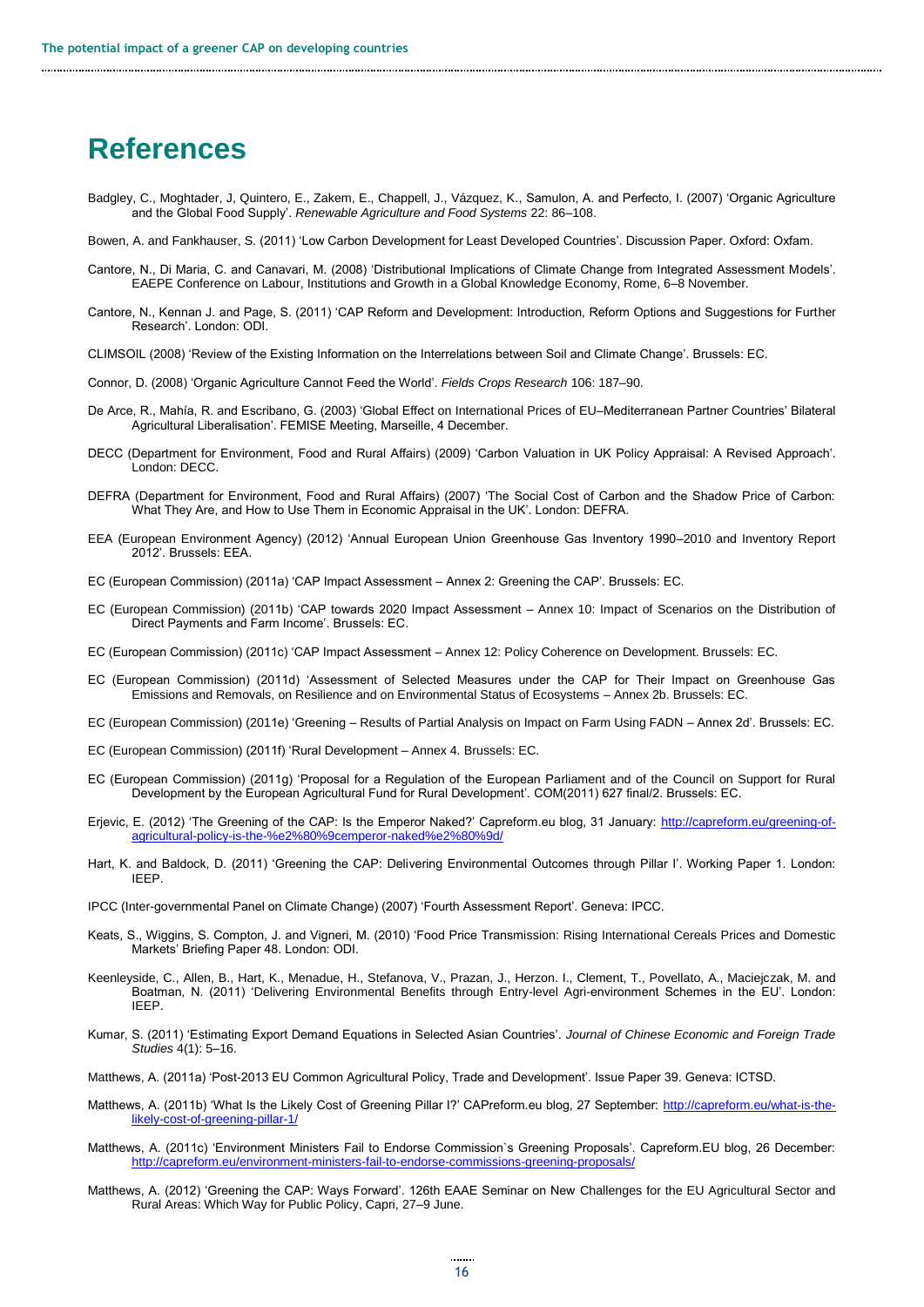- McKinsey (2009) 'Pathways to a Low Carbon Economy: Version 2 of the Greenhouse Gas Abatement Cost Curve'. London: McKinsey.
- Minot, N. (2011) 'Transmission of World Price Changes to Markets in Sub-Sahara Africa'. Discussion Paper 01059. Washington, DC: IFPRI.

Nordhaus, W.D. and Boyer, J. (1999) 'Roll the DICE Again: Economic Models of Global Warming'. Harvard, MA: MIT.

- Olofin, S. and Babatunde, M. (2003) 'Estimating Price and Income Elasticities of Sub-Saharan African Exports'. *African Journal of Economic Policy* 16(2).
- Rao, B. and Singh, R. (2005) 'Estimating Export Equations'. *Applied Economics Letters* 14(11): 799–802.
- Tokarick, S. (2010) 'A Method for Calculating Export Supply and Import Demand Elasticities'. Working Paper 10/180. Washington, DC: IMF.
- Tol, R.S.J., Downing, T.E., Kuik, O.J. and Smith, J.B. (2004) 'Distributional Aspects of Climate Change Impacts'. *Global Environmental Change* 14(3): 259–72.
- Van Zeijts, H., Overmars, K., van der Bilt, W., Schulp, N., Notenboom, J., Westhoek, H., Helming, J., Terluin, I. and Janssen, S. (2011) 'Greening the Common Agricultural Policy: impacts on Farmland Biodiversity on an EU scale'. The Hague: PBL.

Watkiss, P. (2006) 'The Social Cost of Carbon'. Paris: OECD.

- Westhoek, H., van Zeijts, H., Witmer, M., van den Berg M., Overmars, K., van der Esch, S. and van der Bilt, W. (2012) 'Greening the CAP: An Analysis of the Effects of the European Commission's Proposal for the Common Agricultural Policy 2014-2020'. The Hague: PBL.
- Witzke, H., Britz, W. and Borkowski, N. (2011) 'Literature Review in Modelling Price Transmission in Partial Equilibrium Models'. CAPPRI-RD Deliverable 3.3.1.